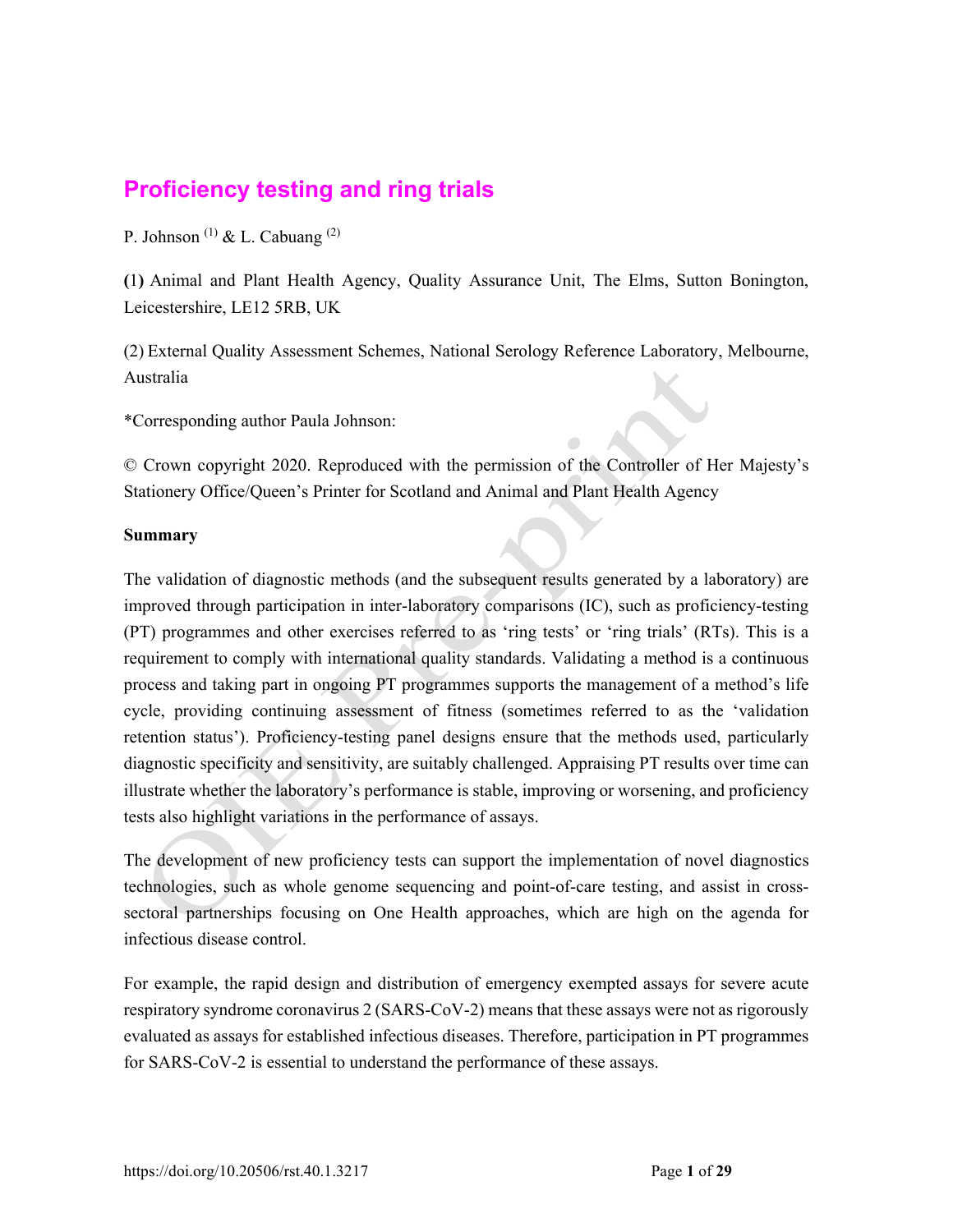While other mechanisms help to underpin laboratory activities, PT has been, and should remain, an integral part of laboratory quality assurance. Resources must be directed towards increasing and improving the quality of PT (for example, availability and accessibility of suitable biological and reference materials are essential for a PT provider to execute its duties), to support established and novel methods such as genomic and point-of-care tests.

#### **Keywords**

Method validation − Proficiency testing − Verification

### **Introduction**

The validation of diagnostic tests will be strengthened through ongoing inter-laboratory comparisons and these, in turn, will form the basis for continuous monitoring of diagnostic test validity. International Standardization Organisation (ISO)/International Electrotechnical Commission (IEC) Standard 17025, 'General requirements for the competence of testing and calibration laboratories', specifies that a laboratory shall have quality control procedures for monitoring the validity of tests (1). In addition to a laboratory's internal quality control (IQC) procedures, this monitoring may include participation in inter-laboratory comparisons, proficiency testing (PT) or ring trials (RTs). Generally, PT programmes are often thought of as more formal: they are external, independent and ongoing to monitor performance at regular intervals over time. Ring trials tend to be infrequent exercises, sometimes used for test development and validation, and are usually reviewed independently as a discrete event. Inter-laboratory comparison, as the term implies, compares the results obtained by different laboratories on the same set of samples.

The nomenclature for PT and similar activities is not universally harmonised, and nor are their definitions. As shown in Table I, terms used to describe testing schemes are frequently interchanged (2). Irrespective of the nomenclature, PT is always a prescribed assessment of the competence of work by comparing it to either or both the results of other participants and reference standards. Standardisation of terms would require cooperation and agreement from the relevant official international organisations across all sectors to provide definitions of the stringency of different quality assurance activities. In this paper, the term 'PT' is generally used to cover all similar activities, as defined in Table I.

The PT process (including its use as part of a method validation procedure) is shown in Figure 1. Proficiency testing provides an independent, confidential and impartial verification of testing processes and should always be an honest representation of a laboratory's work. Proficiency testing is, however, only a snapshot of a single point in the testing framework. For this reason,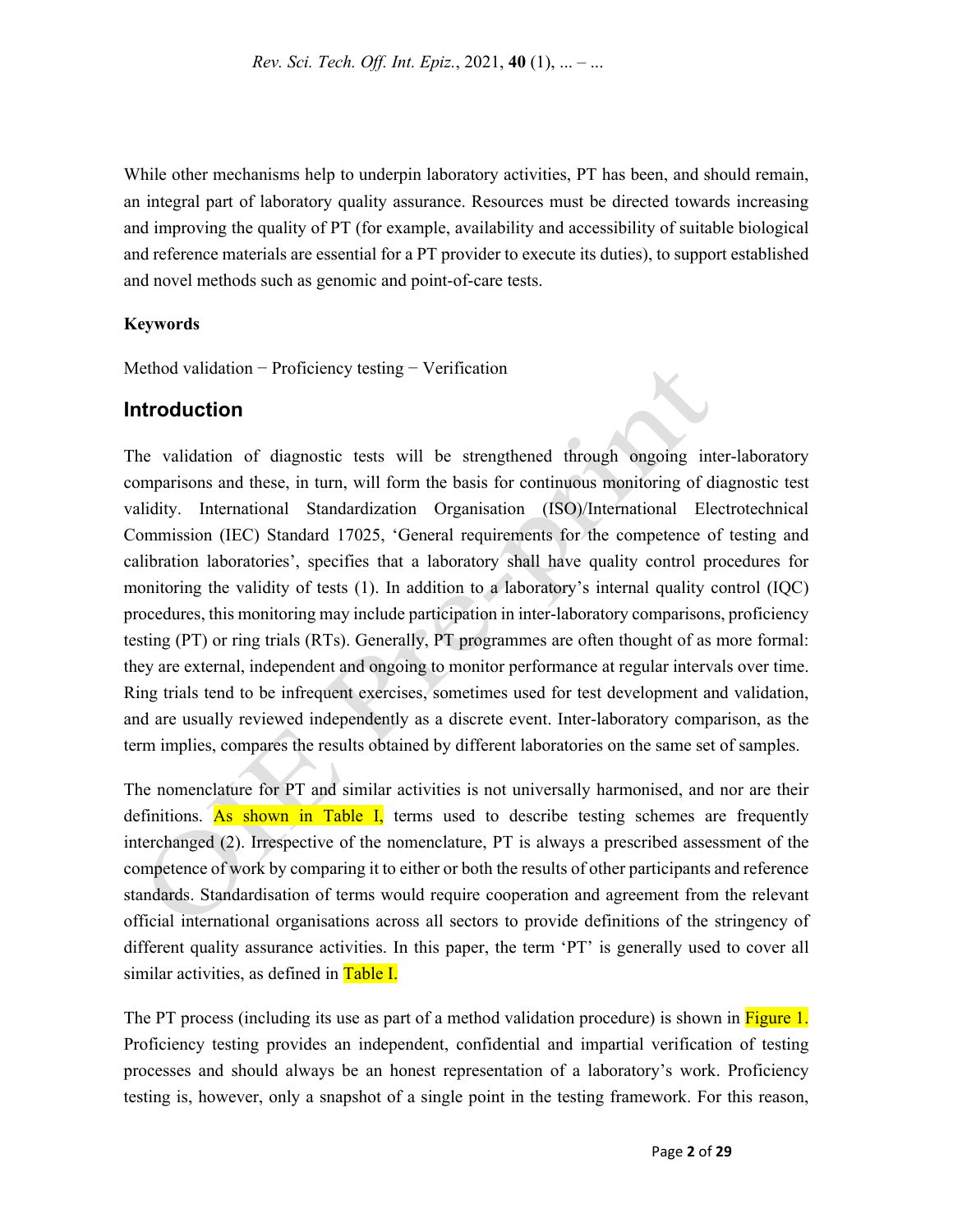conclusions drawn from one PT exercise should not be taken as representative of a laboratory's overall capability. Not all proficiency tests assess the full testing process. Certain procedures before (pre-analytical) and after (post-analytical) the actual test measurement are not always applicable to PT samples. In these cases, laboratories should establish alternative procedures to evaluate any potential sources of error.

The standard to which PT providers must conform to be accredited is ISO/IEC 17043. Note that accreditation is applied to PT programmes rather than the entirety of the PT provider (2), while ISO standard 13528 (3) supports and is complementary to ISO/IEC 17043 for the statistical analysis of PT.

Participation in a PT programme is not a substitute for IQC and daily in-house quality assurance procedures, due to PT's intermittent nature. Nevertheless, PT has numerous diverse uses, as shown in Table II. Those directly relevant to the test method are especially important when PT is used to substantiate the validation of a method.

Developing and validating a method is a continuous process, involving testing suitable samples, data capture, analysis, modification of conditions and reassessment of fitness for purpose (4).

Method validation involves challenging the method to determine its performance capabilities and usefulness in the laboratory. Once these are established, there should be method life cycle management within the laboratory. This process has been referred to as 'the validation retention status' (4) and involves re-verifying the validated method to ensure that the test continues to function as originally intended (5). It is a continuous multi-component process accompanying IQC monitoring, and is normally less rigorous than the initial validation process. Participation in PT strengthens the validation retention status. The accumulation of data (and possibly cumulative statistical analysis) helps to monitor precision and accuracy (where appropriate), and verify the degree of ongoing diagnostic sensitivity (DSe) and diagnostic specificity (DSp).

Consequently, modifications can be made to methods on their subsequent revalidation, where necessary. Table III shows the supporting role of PT in method validation and the similarities between the two processes (6). Proficiency testing contributes data for a test validation dossier and can form part of a reproducibility assessment, but individual organisations should determine whether PT alone can replace them – for example, when few samples are available from naturally infected animals.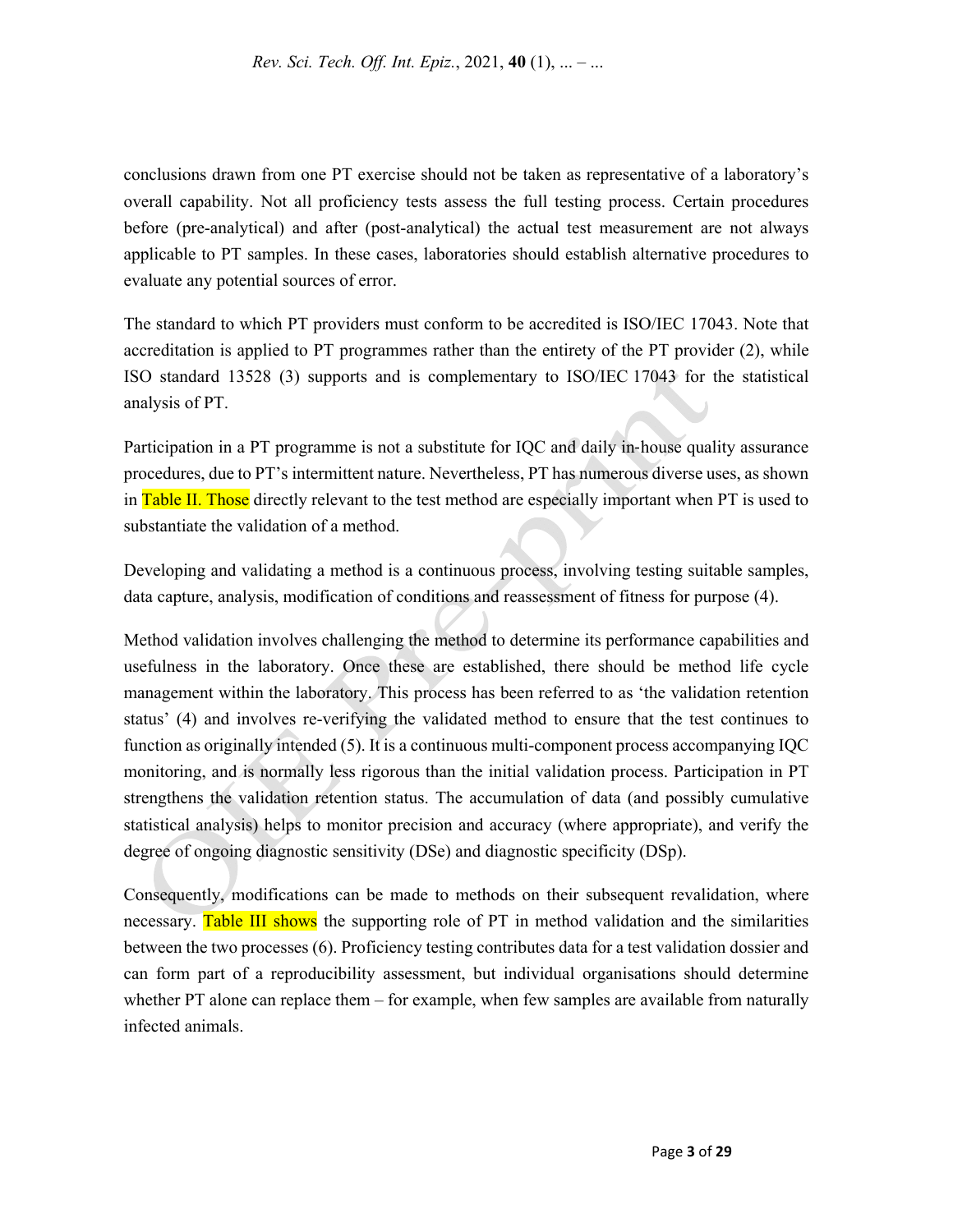*Rev. Sci. Tech. Off. Int. Epiz.*, 2021, **40** (1), ... – ...

### **Methods**

In order for a PT provider to evaluate participants' results, determine the 'true' positive and set evaluation criteria, they should be aware of the design and capabilities of the method types used by participants. Normally, PT involves laboratories performing the same test on the same samples and comparing the results.

There are, however, exceptions to this in which proficiency tests consist of two or more method types. The test(s) used to verify the samples before issue must be specified by the PT provider and it would not be appropriate to use the least sensitive method to apply the assigned values. The values assigned to PT samples are likely to depend on the method used, and it is not uncommon for these methods to give different results.

Proficiency-testing results are usually grouped by method, enabling intra-method comparisons to be made. It is important that the participants consider the uses of the test and the actions taken, based on the results generated by the methods. For example, the importance of a result might vary, depending on whether the test is used for international trade purposes or as a screening test.

Furthermore, results may also differ between the assays used for a single type of method. This is where an independent PT provider (for example, one that does not have reference laboratory status) must exercise caution, as there may be implications if they are seen to either endorse or devalue one assay in regard to another. It is not the PT provider's role to 'police' a laboratory's activities, but rather to provide them with the tools to make informed decisions about their testing practices.

# **Sample matrix and panel composition**

A 'matrix', in this context, consists of the components of a PT sample other than the target analyte. They may be simple (serum or milk) or complex (faeces or tissue) and can potentially affect the method or the analyte. Components of the matrix can affect the procedure's ability to accurately measure an analyte, causing interference or cross-reactivity.

An example is heat-treating serum over  $60^{\circ}C$ , which can denature the analyte of interest (antibodies). A further example occurred in a bovine viral diarrhoea virus (BVDV) polymerase chain reaction (PCR) proficiency test, in which the sample matrix was heparinised blood (contained anticoagulant, used to help maintain sample integrity). This can be an inhibitor that adversely affects the efficacy of RNA extraction or the real-time reverse-transcription PCR assay, causing false-negative results (7). This was noticed across all dilutions of the positive samples for BVD antigen (Ag) in the panel. In such cases, a serum is more appropriate for those PCR platforms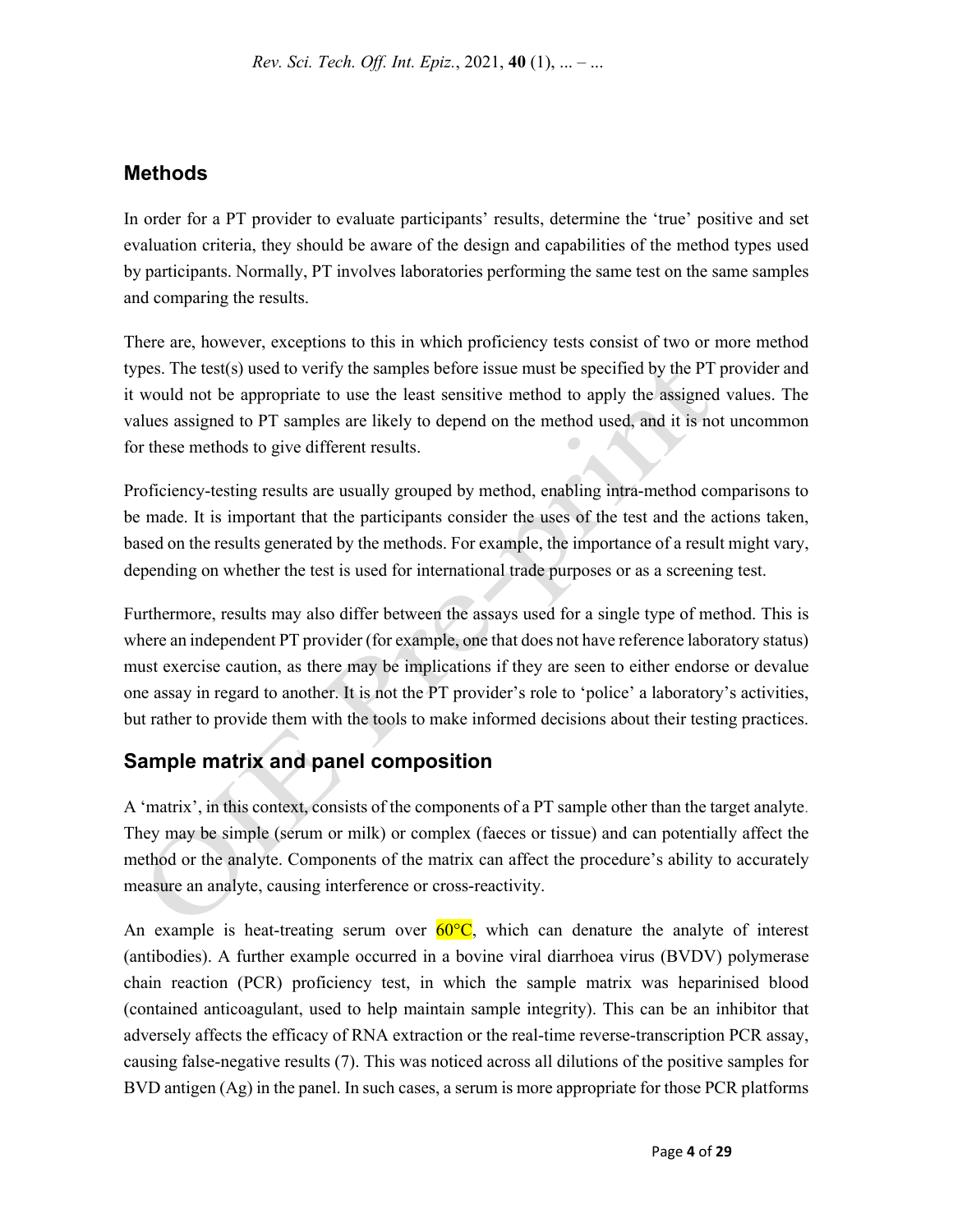in order to successfully detect BVD Ag. These cases demonstrate the importance of internal controls to check extraction and amplification processes.

The matrix of PT samples can also influence whether a testing process is entirely or partially challenged. In a molecular method, a bacterial isolate will challenge more of the testing process than providing a DNA extract.

The configuration of PT panels must be blinded to prevent collusion and falsification (except where specific samples might be used as part of a test validation procedure). A survey with 75 respondents revealed that the suitability of the PT samples was rated as the second-highest criterion for laboratories when selecting a PT programme. A carefully selected panel of samples that is fit for purpose can provide the necessary challenges, despite variability in the design and performance of assays. Increasing the number of sera samples in a panel from animals of known infection status can reduce random errors in the estimates of DSe and DSp (8). A panel consisting of a limited range of 'mock' or spiked samples, as opposed to 'real' representative diagnostic samples, may reduce the ability to evaluate the DSe and DSp of an assay. It is here that a laboratory must decide whether the proficiency test's limitations in classifying an intended weak positive are acceptable. Otherwise, misguided conclusions may be drawn on its performance by the test commentator and participants.

Results from PT samples should reflect clinical samples taken at any stage of an immune response, allowing for diversity in testing. For example, serological tests, such as the enzyme-linked immunosorbent assay (ELISA), complement fixation test (CFT) and agar gel immunodiffusion (AGID), used to detect bovine herpesvirus-1 (BHV-1), should detect all latently affected cattle (9), as required for international trade activities. However, low antibody concentrations are rarely seen when monitoring poultry flocks for certain diseases post-vaccination. Here, the sensitivity of the method is not of primary importance in PT, but this is not the case when validating a method before implementation.

In BHV-1, if the PT panel excludes samples that approach the method's limit of detection, the PT will only demonstrate reproducibility at the extremes of analyte concentration or reactivity. This will compromise the results reported for the target population and thus the correct classification of the infection status of the animal (8). Therefore, performance around the cut-off value or limit of detection is essential to challenge a method and for method validation. Proficiency-testing panels could include a 'reference sample', i.e. a secondary material calibrated against an international reference preparation or a well-characterised sample known to demonstrate consistently 'weak' reactivity over various methods.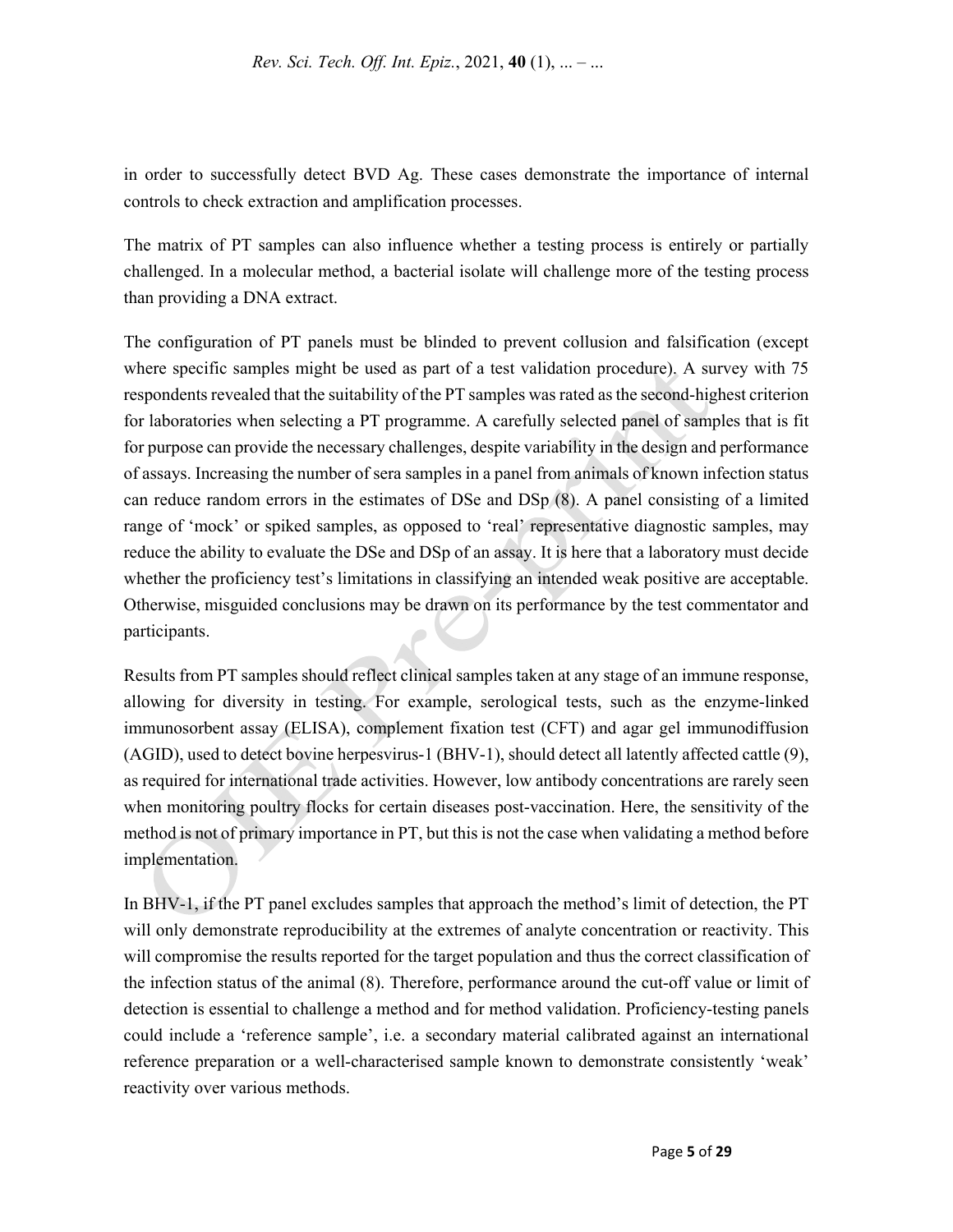There is encouragement from some accreditation bodies for PT providers to issue PT samples that challenge a test method's limit of detection. It is essential that, where a participant reports a negative result for a low-positive PT sample (with a value below a reference standard), the participant must understand the limitations for the test method in use, and consider the impact of reporting a false negative for a weak PT sample. For example, is the laboratory located in a region where the target disease is endemic or exotic? Is the laboratory conducting tests for screening and surveillance purposes or is it running confirmatory testing? The magnitude of DSe is of greater concern when a participant finds the stronger positive samples to be negative.

Variations in the performance of assays have been highlighted by **VETQAS<sup>®</sup>** proficiency tests. One such case, involving one PT programme, is illustrated in Figure 2. The PT covered three method types. For one of the method types, all participants used an assay from the same manufacturer. Two distributions of samples were issued about three months apart, and a shift in the DSe of the assay was highlighted. This coincided with participants moving over to a new assay batch. The results for the other method types were as expected, with values remaining consistent with those reported in previous distributions. The intra-methodology comparisons, along with the known status of the samples and the use of serial dilutions of the sera, supported the anomalous results. A new batch had been released but it was not expected that the change would affect the DSe of the assay. This highlights the need for laboratories to be made aware of manufacturers' changes in assay design so that they can carry out further performance verification assessments or validation studies to assess performance.

Table IV provides examples of sample types that may represent a population of animals from which samples are routinely taken. Also shown is the impact of these sample types on challenging diagnostic assays.

### **Statistical analysis**

International Standardization Organization Standard 13528 describes the procedures used to evaluate PT data sets and make objective judgements to assess the fitness of laboratory tests (3). These laboratory tests may be established independently of participant results or, in most cases, derived from participant results. To gain maximum benefit from the PT, participants must understand:

- *a)* the statistical model used for scoring results
- *b)* the criteria for acceptable limits
- *c)* the evaluations made by the PT provider.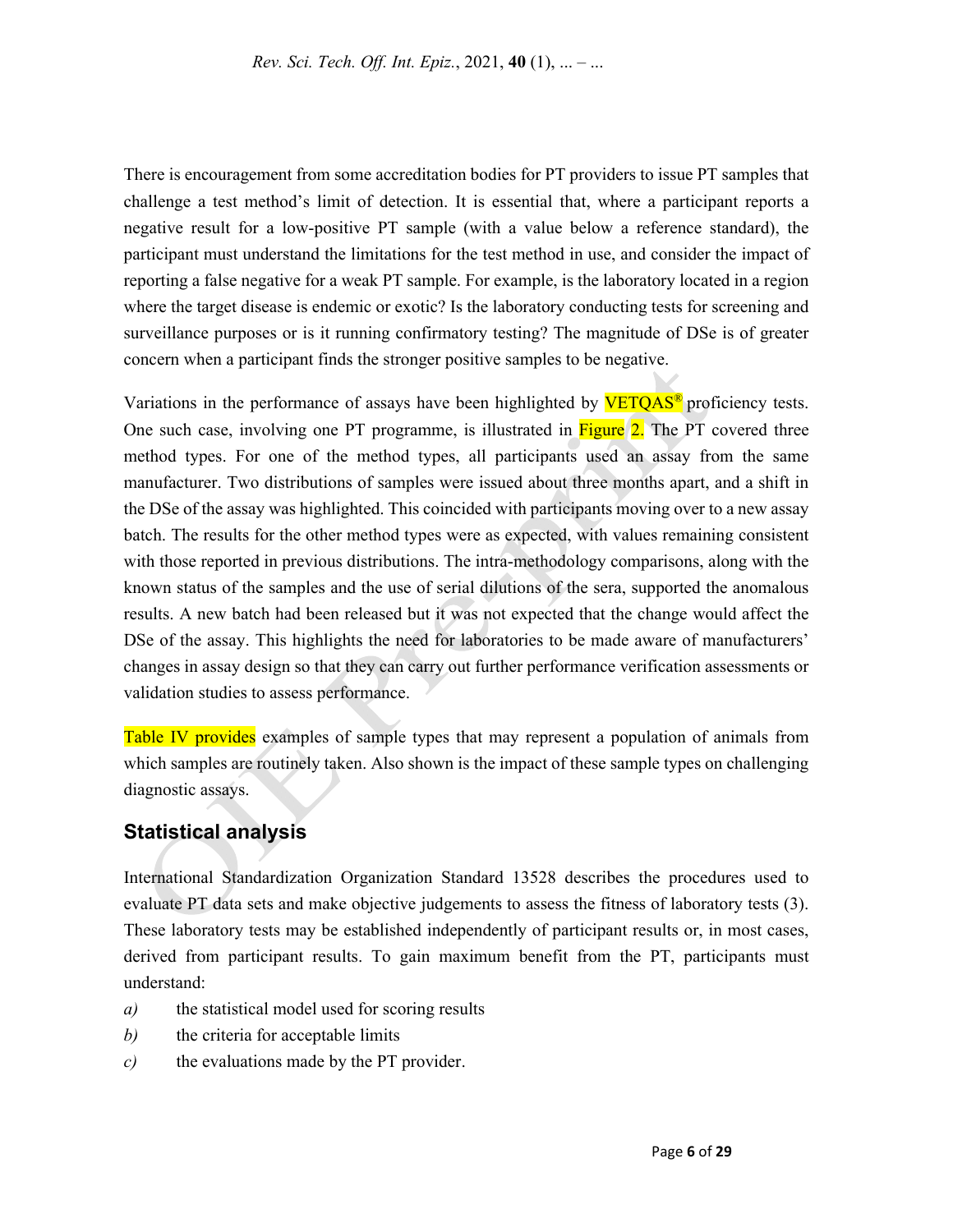This helps to avoid misinterpretation of results and, consequently, a false impression of performance.

Scoring protocols can differ between PT providers, particularly for interpretive proficiency tests. Many proficiency tests convert participants' results into a z-score, an applied statistical measurement of a result's association to the assigned value, which can be used to identify outliers from the data set.

A z-score of  $\leq 2$  means the result is satisfactory. A z-score of  $>2$  and  $\leq 3$  means the results are questionable and so testing will need monitoring.  $\overline{A}$  z-score  $\geq 3$  means the result is unsatisfactory and an investigation to identify the cause is necessary.

Outliers, and the reasons for them, are variable, causing difficulties when producing meaningful statistics. Where participant numbers are low, the statistical evaluation of results is more uncertain, making it difficult to identify the distribution of the results and detect outliers reliably. The inclusion of a reference material in the panel will help to give confidence in the accuracy of the results, as will making comparisons with the results of samples tested using a 'gold standard' method. Document EA4-21 provides advice about proficiency tests with small numbers of participating laboratories (10).

A Youden plot (or Youden analysis) is a useful and effective means to make comparisons and indicate whether any deviating results in a PT exercise are caused by systematic error (bias) and/or by relatively large random errors. This can be achieved with little effort by the inclusion, for each parameter, of two PT samples with similar or identical measurands.

Appraising the results from each single distribution and the cumulative results over time, despite some limitations, can help to establish whether incorrect results can be attributed to imprecision, systematic error or random error. Provided that the data from subsequent rounds are comparable (e.g. the same standard deviation is used to generate a score), such an appraisal illustrates whether the performance is stable, improving or worsening, as well as the stability of the analytical test (11). Comparing results between participants also helps to gauge whether any unsatisfactory result is an isolated incident or if multiple unsatisfactory results were caused by a problem with the measurement process or by a PT sample.

Irrespective of how scores are derived, they should be put into perspective by participating laboratories, handled according to their quality systems and any diagnostic treatments applied.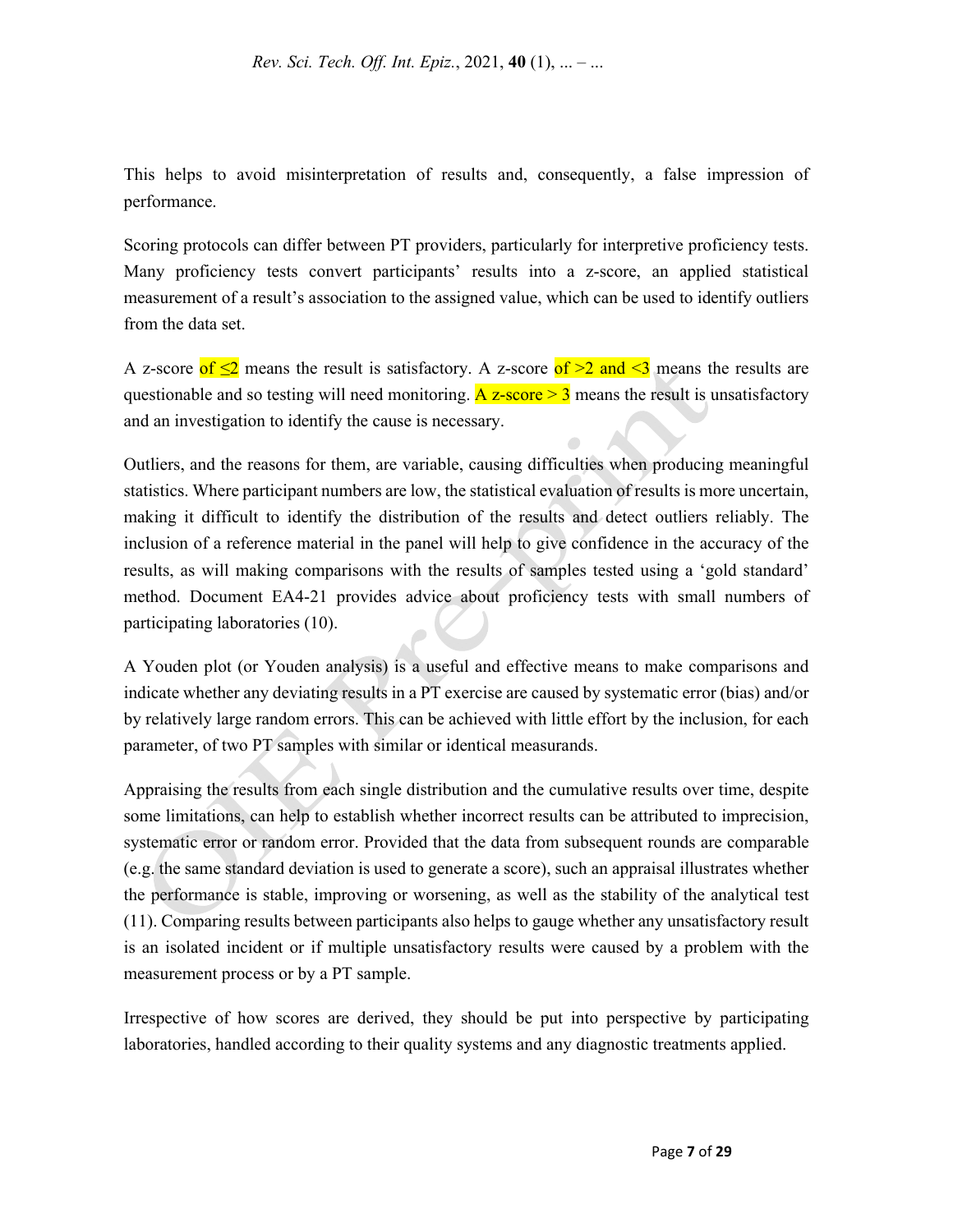## **Improvements through participation in proficiency testing**

The overall performance of laboratories has been shown to improve with increased participation (12). Where there are known testing problems, small-scale exercises can be tailored and issued to a group of laboratories, either for performance monitoring or method validation. It is in such cases that 'bespoke' or 'closed' proficiency tests have been instrumental in driving the improvement in a laboratory's performance. Figure 3 demonstrates how two different countries have, with regular participation in slightly different *Salmonella* proficiency tests, improved their performance.

A small-scale, bespoke proficiency test was issued by  $VETOAS^{\circ}$  to a single country where there were some suspected issues with a well-established test method. The results of the first proficiency test confirmed this, with 73% of the results correct. A collaborative investigation between laboratories revealed the use of incorrect methods and difficulties with interpreting the test. Remedial measures including training were implemented across the network. Subsequent proficiency tests were then issued to the same laboratories, with correct results of 93% and 99% reported.

A further example demonstrates that PT is not just an educational accomplishment for participating laboratories, but also provides noteworthy method comparison data.

*Taylorella equigenitalis* (*TE*) is the causative agent of contagious equine metritis (CEM), a sexually transmitted disease of horses and donkeys. Notifiable to the OIE, it has been identified in many countries. In 1997/98, a new, closely related organism, *Taylorella asinigenitalis* (*TA*) was identified from animals that showed no clinical signs of disease. This species is difficult to differentiate from *TE* and there are reports of *TA* being incorrectly identified as *TE* (13).

The inclusion of a *TA* isolate in the **VETQAS<sup>®</sup>** PT panel was suggested by the OIE CEM Reference Laboratory to raise awareness of this emerging potential pathogen. Fifty-nine laboratories participated in the PT, using either or both the culture method and PCR. Fourteen  $\left(\frac{\sim 24\%}{\sim 24\%}\right)$ laboratories reported false positives, misidentifying the *TA* isolate as *TE* (the target pathogen). Of the 14 laboratories, 12 used the culture method. The other two laboratories reporting false positives did not state the method used. An evaluation of the performance in the proficiency test included recommendations on further confirmatory tests post-culture, to help distinguish between *TA* and *TE*.

Laboratories participating in a subsequent proficiency test recorded 100% correct results, again using either the culture method or PCR or both. The proficiency test raised awareness of this emerging organism, and lessons were learned and acted upon by participants. Furthermore, the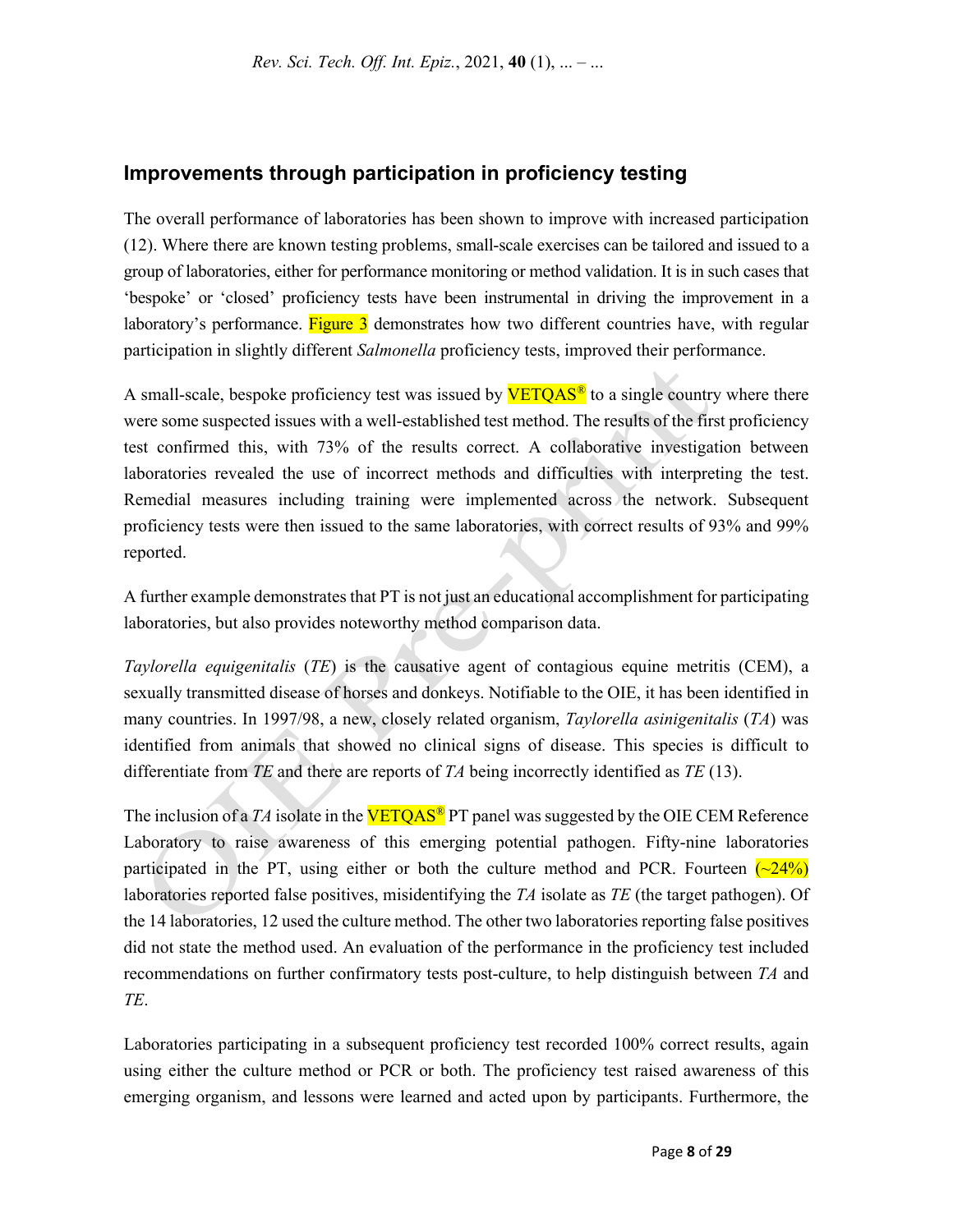conclusions derived from the proficiency tests supported the advantages of the PCR test for CEM organisms, as noted in Chapter 3.5.2. of the OIE *Manual of Diagnostic Tests and Vaccines for Terrestrial Animals* (14).

# **Challenges for proficiency testing**

For some animal diseases, the availability of negative and positive biological material for use by PT providers is limited. The exchange of this material is often hampered by country-specific regulations and complex logistics. The risks of biosecurity and bioterrorism must be managed. However, the introduction of a global tariff code for international PT shipments, including import permits, could help, although this requires cooperation from all relevant authorities. Furthermore, a shortage of reference materials and lack of harmonised methods presents the PT provider with difficulties for the provision and design of proficiency tests.

Predicting the next animal disease, outbreak or pandemic is not easy. So how does a PT provider react to a novel disease and how does an outbreak influence demand for the next proficiency test? This can be illustrated by the current severe acute respiratory syndrome coronavirus 2 (SARS-CoV-2) pandemic. While PT programmes are also a necessity in medical diagnostics, it is helpful to understand the differences between veterinary and medical diagnostics.

Medical diagnostic laboratories accredited under ISO 15189 must also participate in PT programmes to maintain accreditation, with PT providers being accredited under ISO 17043 (2, 15). The aims for PT in medical and veterinary diagnostics do not differ greatly. The testing environments differ, as all methods used to obtain results that are then reported to clinicians must be accredited with the relevant regulators for medical devices. This also applies to methods designed in-house.

Therefore, participants select PT programmes that best reflect their reporting processes. The PT programmes need to be generalised enough that a single programme can accommodate the evaluation of testing algorithms, different test methods and analytes.

All participants subscribed to the programme presented  $\frac{1}{n}$  Table V would be evaluated for submitted patient status, irrespective of the methods used. Method-specific analysis would be performed at the analyte level, grouping participants' testing in a specific method for analysis in their 'peer group'. Programmes are designed to review aims, much like those programmes used in veterinary diagnostics (reproducibility, sample carry over).

Medical PT programmes are frequently designed with multiple organisms that cause similar symptoms in patients. (Although this is not conventional in veterinary PT, panels for some swine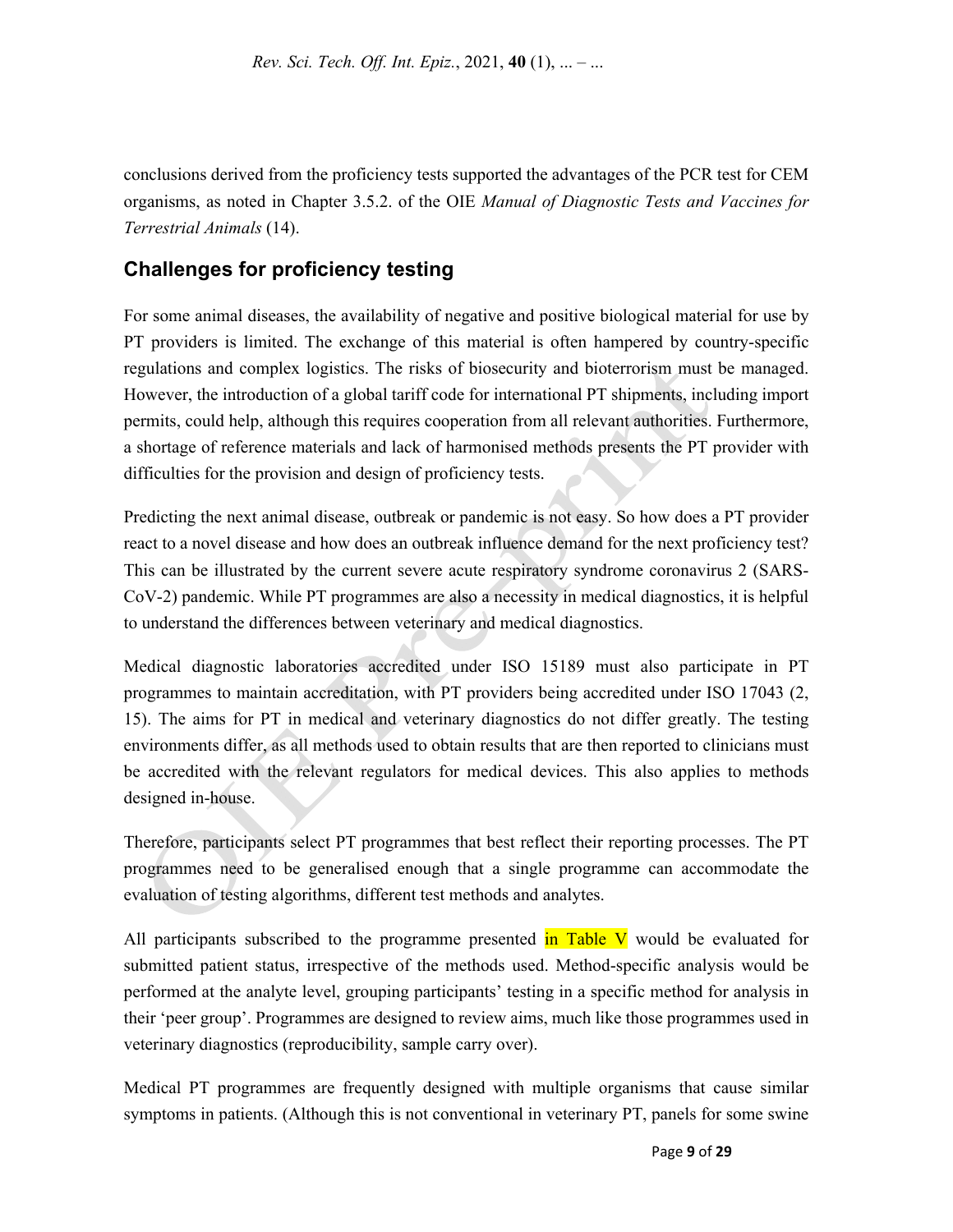diseases and crustacean diseases are available in which laboratories follow a diagnostic algorithm to either 'rule in' or 'rule out' diseases. The same applies to panels used in veterinary microbiological PT programmes.)

Since many respiratory viruses manifest symptoms like those caused by SARS-CoV-2, diagnosis of COVID-19 was made by exclusion before the development of SARS-CoV-2-specific assays. The global cooperation of laboratories to share their knowledge and materials has led to the rapid design and distribution of emergency exempted assays for SARS-CoV-2, as well as access to COVID-19 PT programmes. However, the nature of the current SARS-CoV-2 pandemic means that these assays have not been as rigorously evaluated as assays for established infectious diseases, such as influenza, considering the regulatory requirements for diagnostic tests. Therefore, participation in PT programmes for SARS-CoV-2 contributes to our understanding of assay performance (for both commercially available and in-house-designed assays), while meeting accreditation requirements. In future, SARS-CoV-2 could be incorporated into PT programmes for other respiratory viruses, especially in the manufacture of multiplex assays designed to speed up differential diagnoses.

A One Health approach could improve the gains made in SARS-CoV-2 medical diagnostics, perhaps through the use of similar assays being used on sentinel animals. This could best be applied, in the first instance, for influenza viruses. Design considerations for different sample types (human versus swine versus avian influenza), and new technologies, such as molecular typing and ways of determining drug resistance, could help to identify strains with pandemic potential. Laboratory preparedness would improve as veterinary and medical diagnostic laboratories with similar capabilities could be deployed to meet surge capacity in an outbreak. Cross-sectoral partnerships that focus on fostering One Health concepts for PT, reference materials, and the quality and availability of demographic data are high priorities for infectious disease control.

# **Future directions for proficiency testing**

Future directions for PT include supporting new technologies, such as molecular typing, tackling drug resistance, and anticipating emerging diseases. Whole genome sequencing (WGS) techniques are becoming the methods of choice for identifying and characterising pathogens (e.g. typing, virulence and antimicrobial resistance) to support disease outbreak investigations, surveillance and research. There are three distinct components within a testing process that uses WGS: the wet processes of library preparation and sequencing; and the bioinformatics pipeline using *in silico* methods for WGS data analysis (the dry bench process). Each stage can be assessed independently using PT but the whole testing process must function correctly to provide a valid result. Moreover,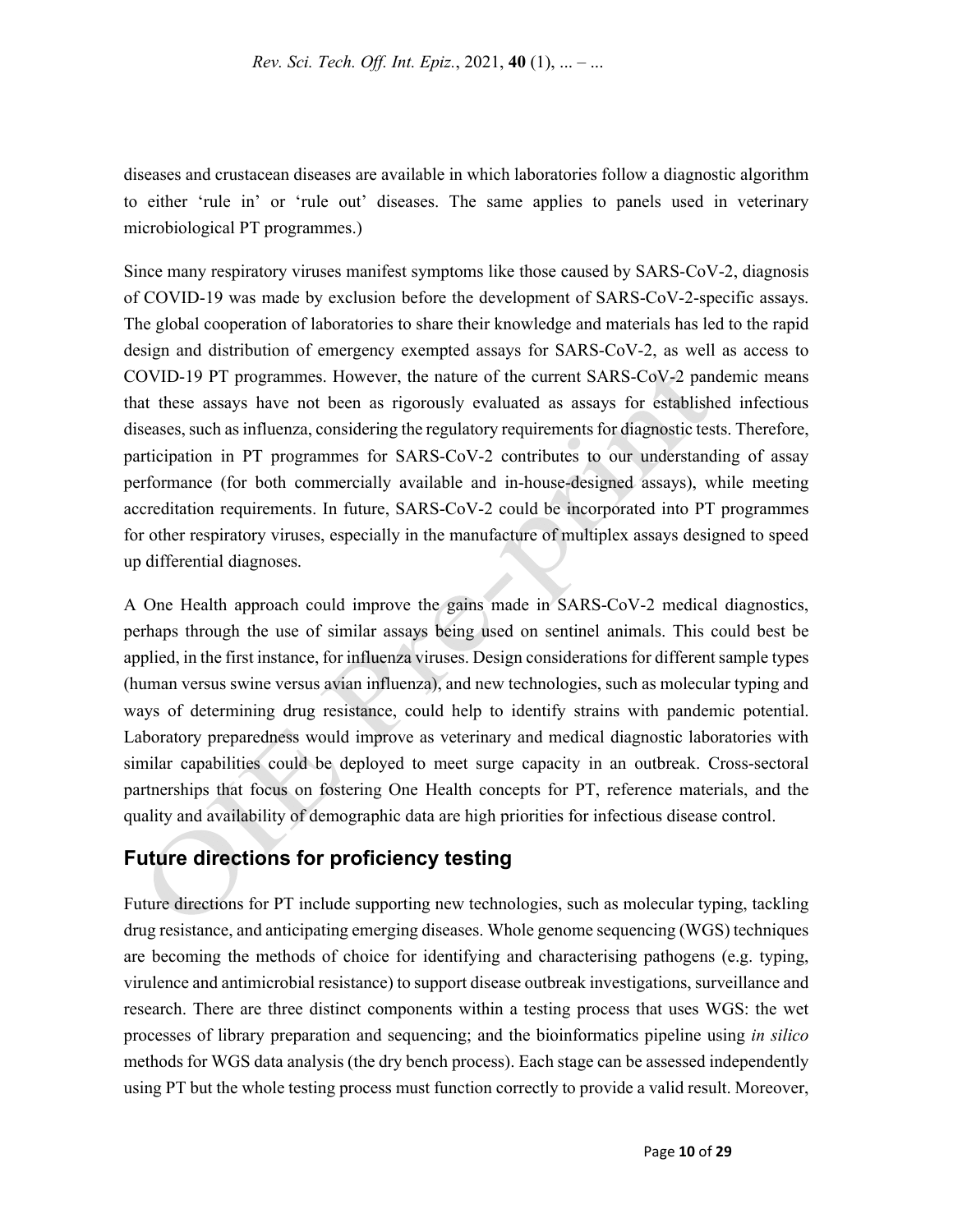the diversity between laboratory processes for each stage makes methods-based PT more suited to the *in silico* stage of the assays than the traditional analyte-specific PT programmes (16).

Zamperin *et al.* (17) conducted a proficiency test for the application of WGS in a veterinary virology context, using real data to evaluate the bioinformatics pipeline for consensus sequence generation (irrespective of the range of techniques used for library production and sequencing). Results showed that the analytical process of the bioinformatics pipeline had a critical effect on assay reproducibility. Proficiency testing is key in comparing and assessing sequence data using a variety of methods, with harmonisation as its goal.

Proficiency tests for such technology in the veterinary sector are in a state of infancy. The complexities of handling large amounts of data, coupled with a variety of analytical methodologies, cause difficulties in agreeing how best PT can be delivered. However, this is a continually evolving process. From a One Health perspective, there is much focus on developing PT exercises in an attempt to collate information and share metadata to aid the standardisation of 'wet' laboratory and bioinformatics analyses, so that laboratories within all sectors can achieve comparable characterisation of isolates.

Point-of-care tests (POCTs) face the same pre-analytical, analytical and post-analytical concerns as any other tests and so proficiency tests that focus on the whole testing process to check the validation retention status are necessary. The requirement for PT and IQC is actually enhanced by the simplicity of the technology; however, PT for POCTs is challenging for PT providers for several reasons, including but not limited to:

– the fact that PT assesses only a single POCT device (within-batch variation is possible);

– the end-users of the tests are the participants and they may not understand PT. Hence, the resulting data must be presented in a useful and actionable format;

- the scarcity of stable, commutable samples and reference materials;
- peer laboratory target values are yet to be established.

Other issues have been discussed elsewhere (18). Consequently, there are few PT programmes and, in their absence, POCT results are generally assessed by comparing the results from a patient sample analysed using a POCT device and by a conventional laboratory method. Infectious diseases that affect livestock and companion animals and zoonoses are high-value targets as veterinary POCT diagnostics continue to expand. For this reason, more PT programmes aimed at veterinary POCTs are needed (19).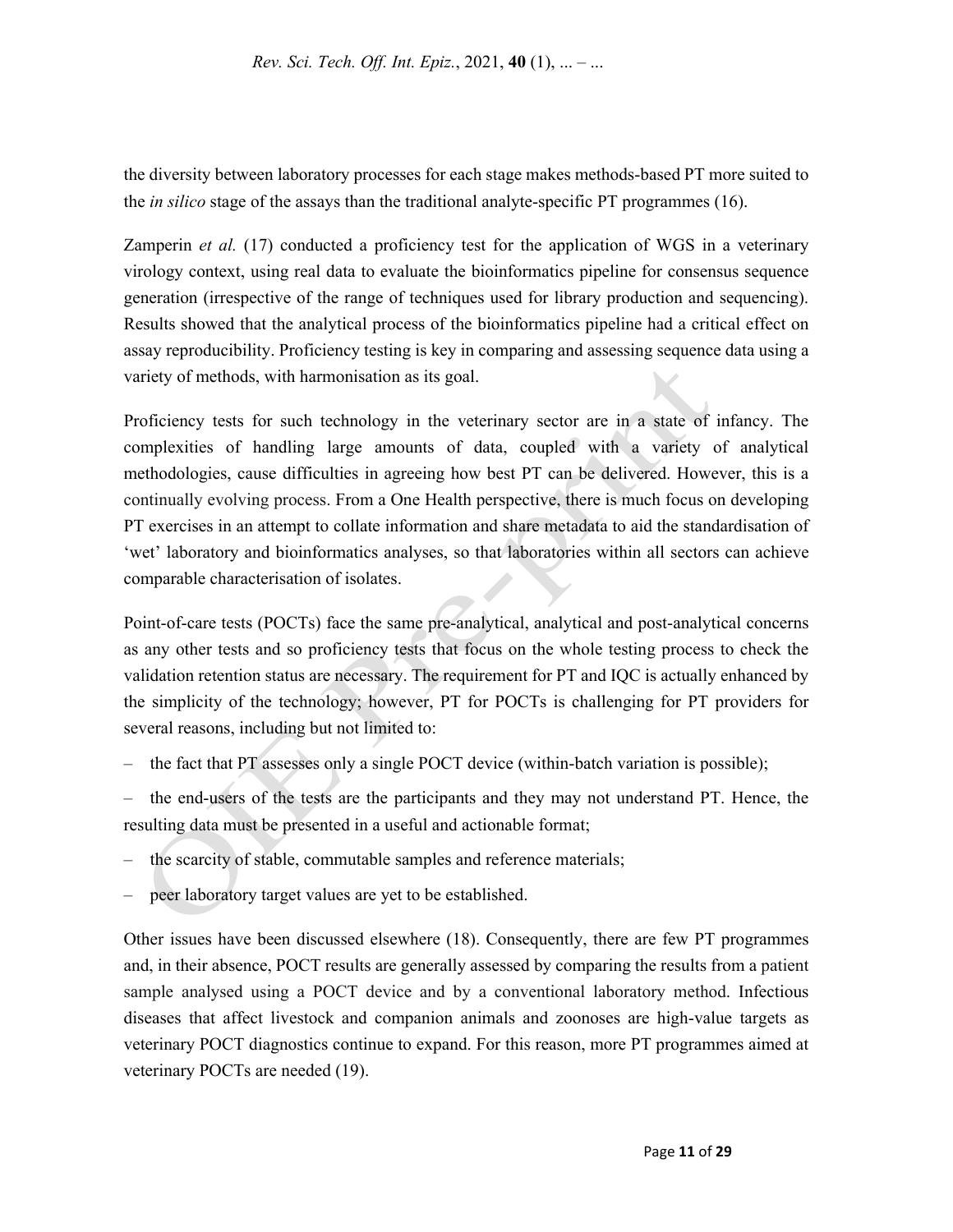### **Conclusions**

A PT programme should assess a laboratory's testing capability and provide assurance that the performance characteristics of an assay are consistently maintained, i.e. the validation retention status. The information about a PT programme must be well defined so that a laboratory can select a PT programme that is fit for purpose. The clinical usefulness of a test (i.e. whether the information gained from the result may determine the effective treatment or preventative strategies implemented for a patient) (20) may have some bearing on the selection of PT. Accreditation bodies and websites such as the European Proficiency Testing Information System (EPTIS) (www.eptis.bam.de), an international database of PT schemes, provide details of PT programmes.

The European Accreditation paper EA-4/18 INF: 'Guidance on the level and frequency of proficiency testing participation*'* suggests that laboratories should take a risk-based approach (21). For example, when a laboratory might be bound by financial constraints but has several test methods, one proficiency test for each type of method can generally be justified to an accreditation body. Selecting a PT scheme that is compliant with ISO/IEC 17043 will satisfy some critical points in the selection process (2). Supporting this are the results of a  $VETOAS^{\circ}$  survey, indicating that the majority of respondents rated the use of PT providers that offer accredited PT schemes as the most important factor when selecting a proficiency-testing programme. Indeed, a laboratory may have to explain a decision to use a non-accredited PT scheme to its accreditation body. Where a suitable PT scheme is not available, the accreditation body and laboratory should agree on a suitable alternative means by which performance can be assessed.

A laboratory should be mindful of the limitations as well as the benefits of PT, as illustrated in Box 1 (22). The quality of the laboratory testing process is generally judged by its performance when testing the sample (i.e. the testing phase). However, when selecting a PT scheme, a laboratory should take account of the pre-analytical, analytical, and post-analytical phases of the testing process. A medical laboratory in Italy reported that 62% of its testing errors were due to events in the pre-analytical phase, before the specimen reached the laboratory bench, and a further 23% occurred after testing was completed (23).

Proficiency-testing schemes with a small number of participants, using less common methods, are deemed inappropriate for meaningful comparisons. More information about this can be accessed in Document EA4-21 (10). In addition, there is likely to be greater variation in the data when the PT is composed of more than one test method for the same measurand, and is therefore less likely to detect diagnostically relevant errors.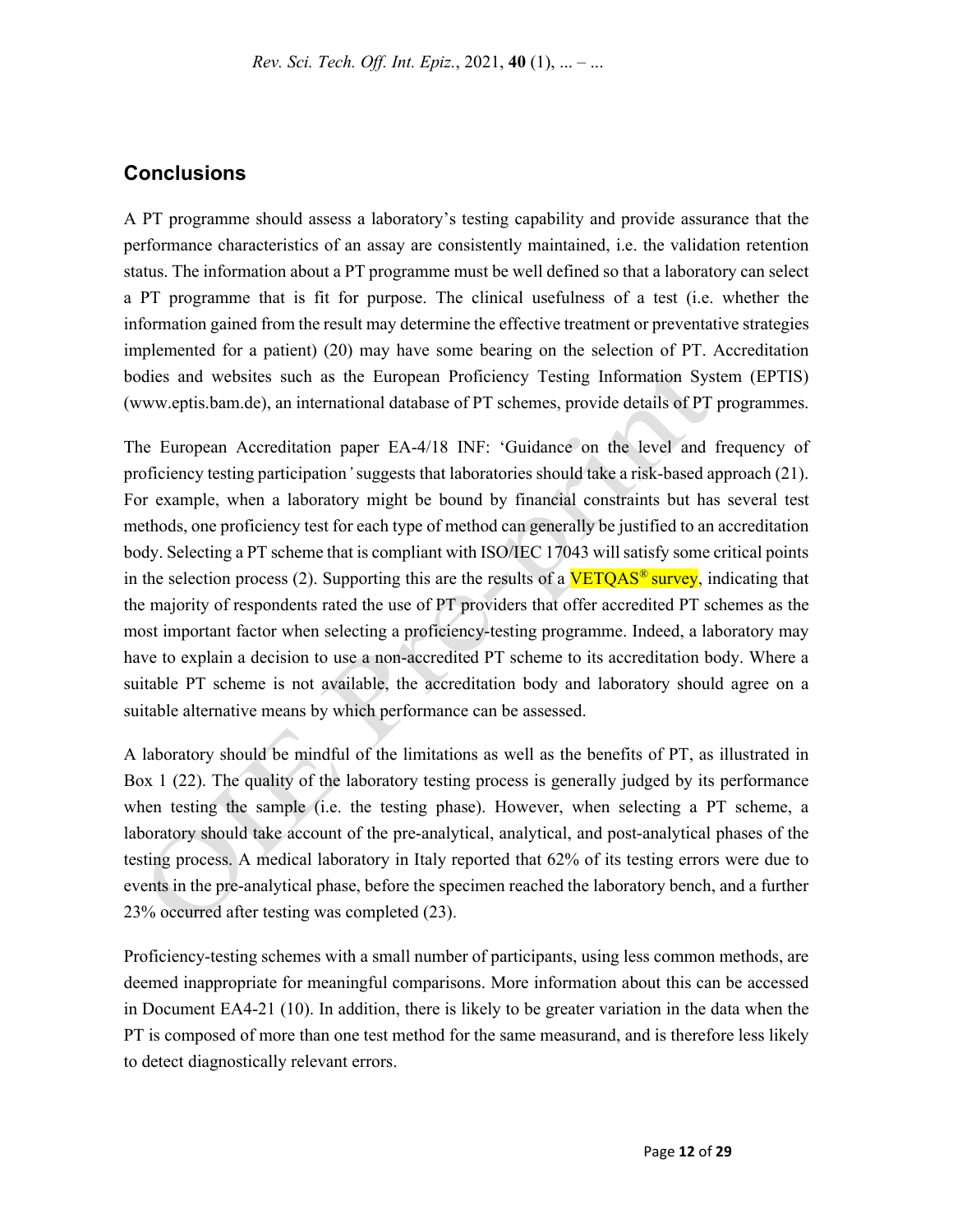Irrespective of how a laboratory selects an appropriate PT programme, the laboratory must formulate, document and regularly review a plan for its PT activities.

The challenges for PT providers and laboratories will remain significant, with the focus set to continue on the standardisation of methods (including those for WGS and POCTs) and the sourcing of biological material for the development of PT samples and reference materials. The cross-sectoral One Health approach of sharing information, particularly on PT, will benefit all. As evident from the lessons learned during the rapid development of SARS-CoV-2 assays, the educational value of PT should not be underestimated.

### **Acknowledgements**

Thanks are due to Dr S.L.R. Ellison of LGC, the United Kingdom, for his kind permission to use Table III in this paper.

# **Essais d'aptitude et essais comparatifs inter-laboratoires**

P. Johnson & L. Cabuang

#### **Résumé**

Les procédures de validation des méthodes de diagnostic (et les résultats obtenus par la suite par les laboratoires) peuvent être améliorées en participant à des comparaisons inter-laboratoires, sous forme notamment de programmes d'aptitude inter-laboratoires ou d'autres exercices désignés collectivement sous l'appellation d'essais comparatifs inter-laboratoires (*ring trials* en anglais). Cette participation constitue une obligation au regard de la conformité avec les normes internationales de qualité. La validation d'une méthode est un processus continu et la participation à des programmes d'aptitude inter-laboratoires offre des garanties quant à la gestion du cycle de vie de la méthode considérée, car elle se traduit par une évaluation continue de l'aptitude à l'emploi du test (également désignée comme la « conservation de son statut de validation »). Les panels des essais d'aptitude sont conçus de manière à garantir que les méthodes utilisées font l'objet d'essais appropriés, en particulier concernant leur spécificité et sensibilité diagnostiques. L'appréciation des résultats des essais d'aptitude dans le temps permet d'établir si les performances d'un laboratoire restent stables, s'améliorent ou se dégradent ; les essais d'aptitude mettent également en lumière les éventuelles variations dans les performances d'un essai.

La mise au point de nouveaux essais d'aptitude peut encourager l'utilisation de technologies de diagnostic innovantes, par exemple le séquençage du génome entier et les tests utilisables sur le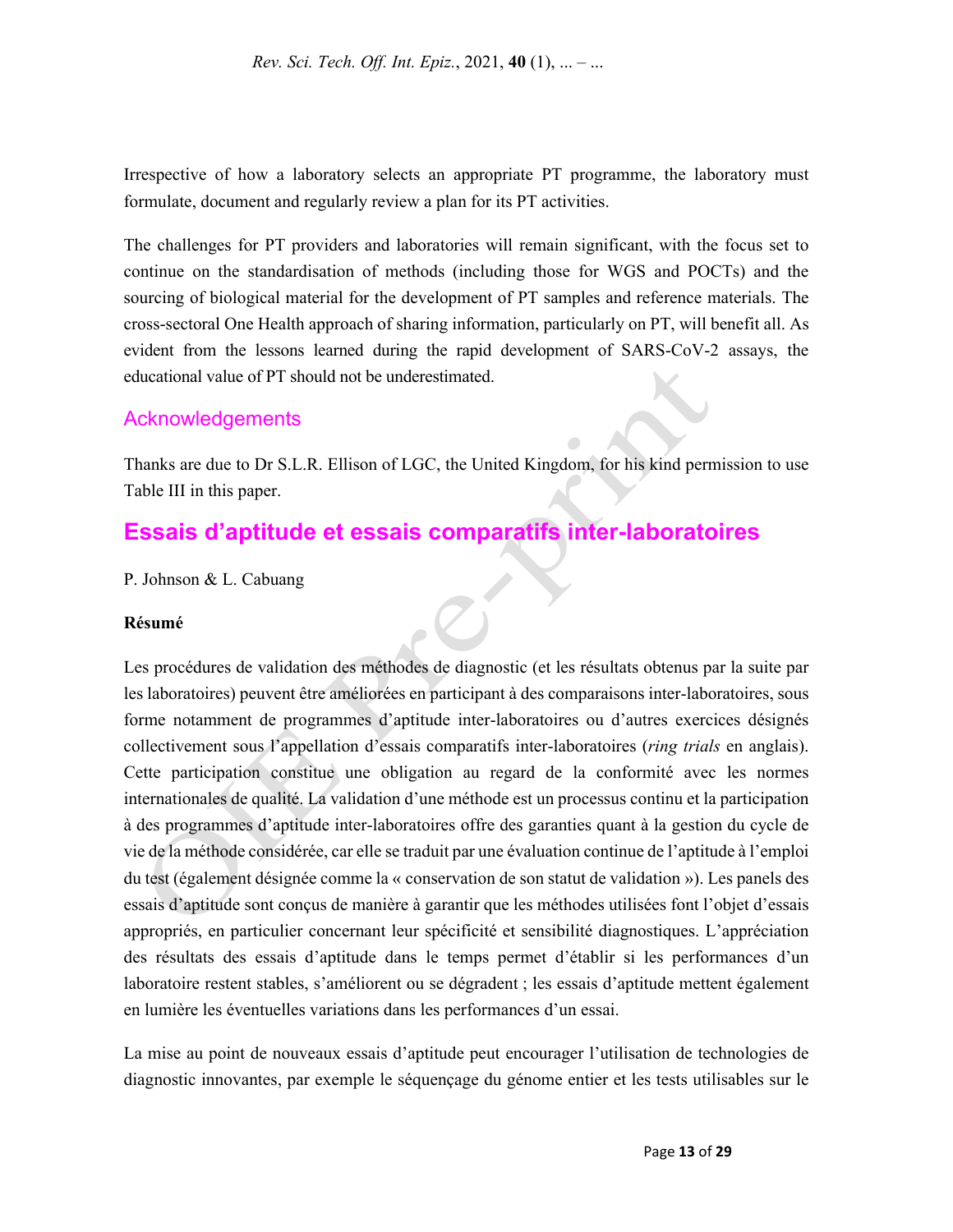lieu des soins, et faciliter les partenariats intersectoriels axés sur des approches Une seule santé, qui figurent parmi les grandes priorités en matière de lutte contre les maladies infectieuses.

Par exemple, la conception et la distribution rapides de tests de détection du coronavirus 2 du syndrome respiratoire aigu sévère (SARS-CoV-2) suivant un protocole d'exception imposé par l'urgence signifient que ces tests n'ont pas fait l'objet d'une évaluation aussi rigoureuse que les tests de détection de maladies infectieuses bien établies. Par conséquent, la participation à des programmes d'essais d'aptitude pour le SARS-CoV-2 est essentielle pour déterminer précisément les performances de ces tests.

S'il existe d'autres mécanismes permettent d'étayer les activités d'un laboratoire, les essais d'aptitude ont été et doivent continuer à être une partie intégrante de l'assurance qualité des laboratoires. Il convient d'affecter des ressources à l'accroissement du nombre d'essais d'aptitude et à l'amélioration de leur qualité (il est notamment essentiel que les fournisseurs de tests d'aptitude puissent se procurer facilement des matériels biologiques et réactifs de référence appropriés afin de mener à bien leur tâche), de manière à soutenir aussi bien les méthodes classiques que celles qui procèdent d'innovations comme les tests génomiques et ceux utilisables sur le lieu des soins.

#### **Mots-clés**

Test d'aptitude – Validation des méthodes de diagnostic – Vérification.

# **Pruebas de competencia y pruebas interlaboratorios**

P. Johnson & L. Cabuang

#### **Resumen**

La validación de métodos de diagnóstico (y de los subsiguientes resultados obtenidos por un laboratorio) mejora con la participación en procesos de comparación entre laboratorios, como pueden ser los programas de pruebas de competencia u otros procesos denominados globalmente "pruebas interlaboratorios". Se trata de un requisito de obligado cumplimiento según dictan las normas internacionales de calidad. La validación de un método es un proceso permanente y, en este sentido, el hecho de tomar parte en programas continuos de pruebas de competencia ayuda a gestionar un método de prueba durante todo su ciclo de vida, aportando en todo momento una evaluación de su nivel de idoneidad (lo que a veces se denomina también el "estado de retención de la validación"). El diseño de paneles de pruebas de competencia sirve para garantizar que los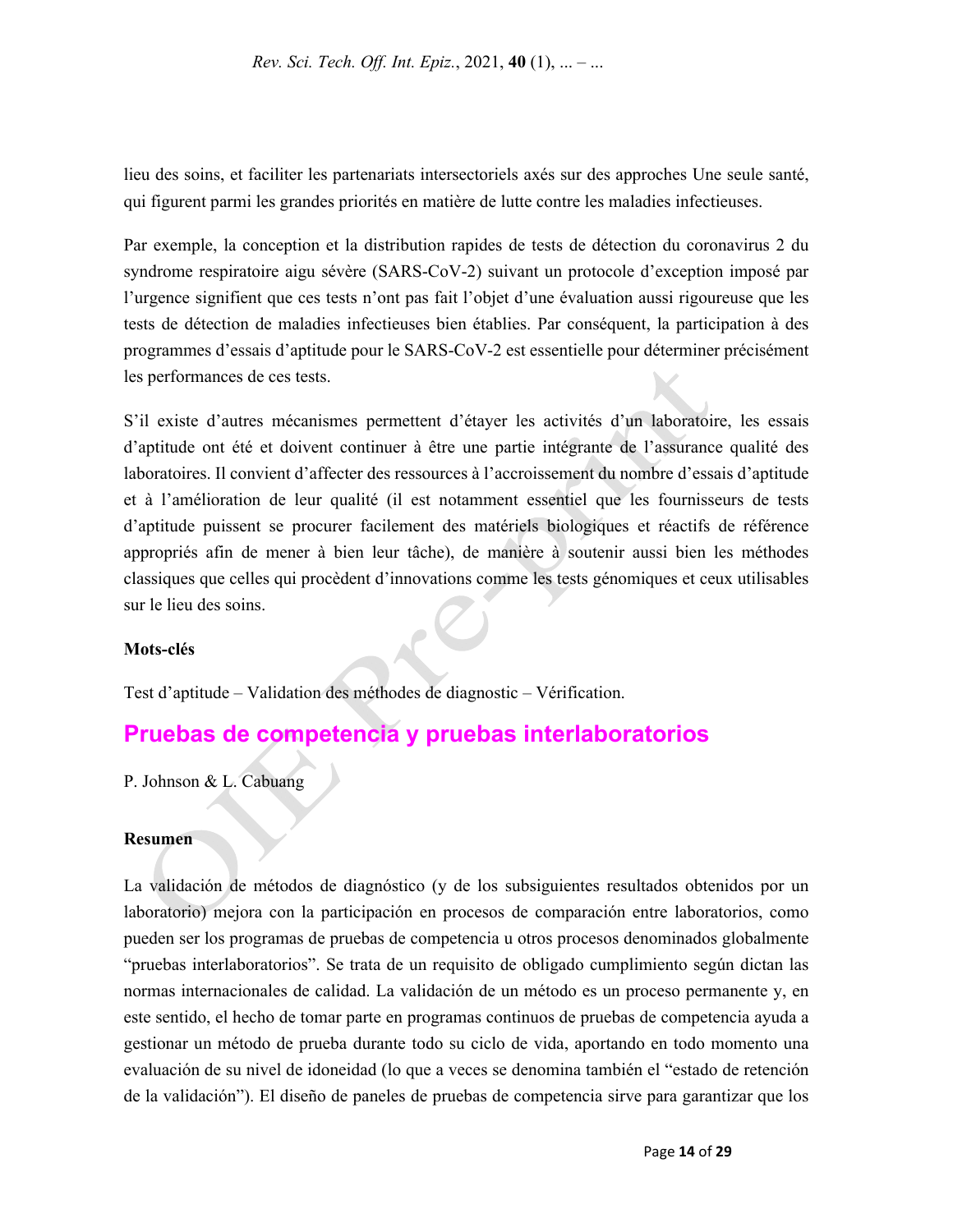métodos empleados, y en particular su especificidad y sensibilidad de diagnóstico, sean convenientemente evaluados. El análisis de los resultados de pruebas de competencia a lo largo del tiempo puede indicar si el laboratorio se mantiene en niveles estables de rendimiento o si este mejora o empeora. Las pruebas de competencia también pueden poner de manifiesto variaciones en el rendimiento de un ensayo.

La creación de nuevas pruebas de competencia puede contribuir a la implantación de novedosas tecnologías de diagnóstico, como la secuenciación de genoma completo o las pruebas practicadas en el punto de consulta, y ayudar a trabajar en alianzas intersectoriales desde planteamientos en clave de "Una sola salud", extremo este de lo más prioritario en los planes de lucha contra las enfermedades infecciosas.

Valga como ejemplo la celeridad con que se han concebido y distribuido ensayos aplicables al coronavirus del síndrome respiratorio agudo severo de tipo 2 (SARS-CoV-2), con las exenciones propias de un procedimiento de urgencia, lo que supone que estos ensayos no hayan pasado por un proceso de evaluación tan riguroso como el que se aplica a patógenos infecciosos más antiguos. Por ello, en el caso concreto del SARS-CoV-2, la participación en programas de pruebas de competencia es fundamental para aprehender el rendimiento que ofrecen estos ensayos.

Si bien hay otros mecanismos que ayudan a reforzar el trabajo de laboratorio, las pruebas de competencia han sido, y deben seguir siendo, parte integrante de la garantía de calidad que ofrece un laboratorio. Para potenciar el uso de métodos ya arraigados o novedosos, como puedan ser la genómica o las pruebas en el punto de consulta, es preciso dedicar recursos a la realización de un mayor número de pruebas de competencia de mejor calidad (la existencia de material biológico y de referencia adecuado y la facilidad de acceso a él, por ejemplo, son sendos factores básicos para que un proveedor de pruebas de competencia pueda cumplir su cometido).

#### **Palabras clave**

Pruebas de competencia − Validación de métodos – Verificación.

### **References**

1. International Organization for Standardization/International Electrotechnical Commission (ISO/IEC) (2017). – ISO/IEC 17025: General requirements for the competence of testing and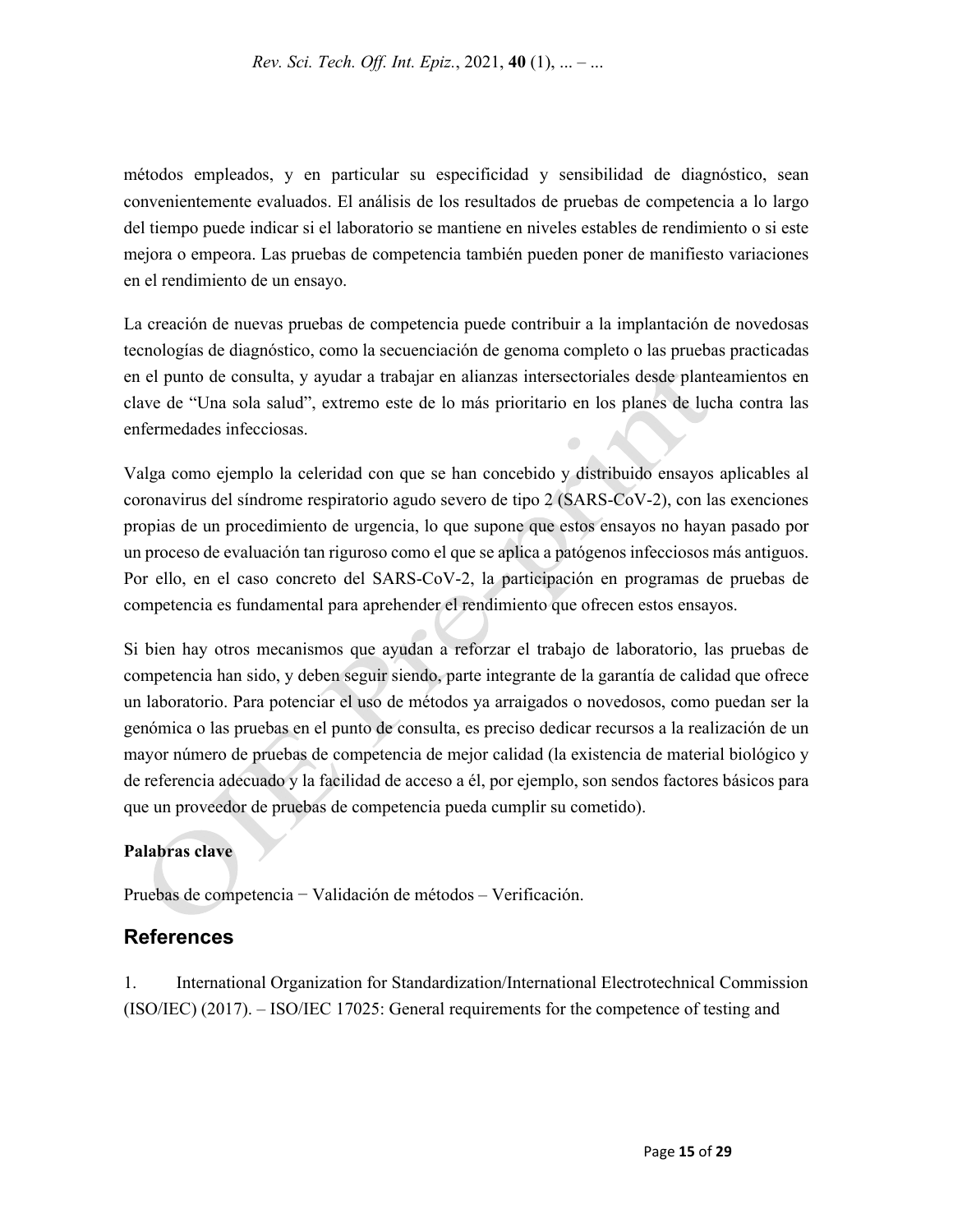calibration laboratories. ISO, Geneva, Switzerland, 30 pp. Available at: http://imed.ir/userfiles/files/11/ISO-IEC%2017025-2017.pdf (accessed on 7 January 2021).

2. International Organization for Standardization/International Electrotechnical Commission (ISO/IEC) (2010). – ISO/IEC 17043: Conformity assessment − General requirements for proficiency testing. ISO, Geneva, Switzerland, 39 pp. Available at: www.iso.org/standard/29366.html (accessed on 6 March 2021).

3. International Organization for Standardization (ISO) (2015). – ISO 13528: Statistical methods for use in proficiency testing by interlaboratory comparison. ISO, Geneva, Switzerland, 89 pp. Available at: www.iso.org/standard/56125.html (accessed on 6 March 2021).

4. Crowther J.R., Unger H. & Viljoen G.J. (2006). – Aspects of kit validation for tests used for the diagnosis and surveillance of livestock diseases: producer and end-user responsibilities. *Rev. Sci. Tech. Off. Int. Epiz.,* 25 (3), 913–935. doi:10.20506/rst.25.3.1706.

5. Public Health England (2017). – UK standards for microbiology investigations Q1: evaluations, validations and verifications of diagnostic tests. Public Health England, London, United Kingdom, 45 pp. Available at: www.gov.uk/government/publications/smi-q-1 commercial-and-in-house-diagnostic-tests-evaluations-and-validations (accessed on 15 November 2020).

6. Ellison S.L.R. (2016). – The role of PT in method validation. An adaptation from the presentation: Trends in inter-laboratory method validation, presented at the Eurachem International Conference, 9−10 May, Ghent, Brussels.

7. World Organisation for Animal Health (OIE) (2019). – Bovine viral diarrhoea. Chapter 3.4.7. *In* Manual of Diagnostic Tests and Vaccines for Terrestrial Animals, 8th Ed. OIE, Paris, France. Available at: www.oie.int/fileadmin/Home/eng/Health\_standards/tahm/3.04.07\_BVD.pdf (accessed on 30 January 2021).

8. World Organisation for Animal Health (OIE) (2019). – Principles and methods of validation of diagnostic assays for infectious diseases. Chapter 1.1.2. *In* Manual of Diagnostic Tests for Aquatic Animals, 8th Ed. OIE, Paris, France. Available at: www.oie.int/index.php?id=2439&L=0&htmfile=chapitre\_validation\_diagnostics\_assays.htm (accessed on 24 February 2021).

 9. Perrin B., Calvo T., Cordioli P., Coudert M., Edwards S., Eloit M., Guerin B., Kramps J.A., Lenihan P., Paschaleri E., Perrin M., Schon J. & Van Oirschot (1994). –Selection of European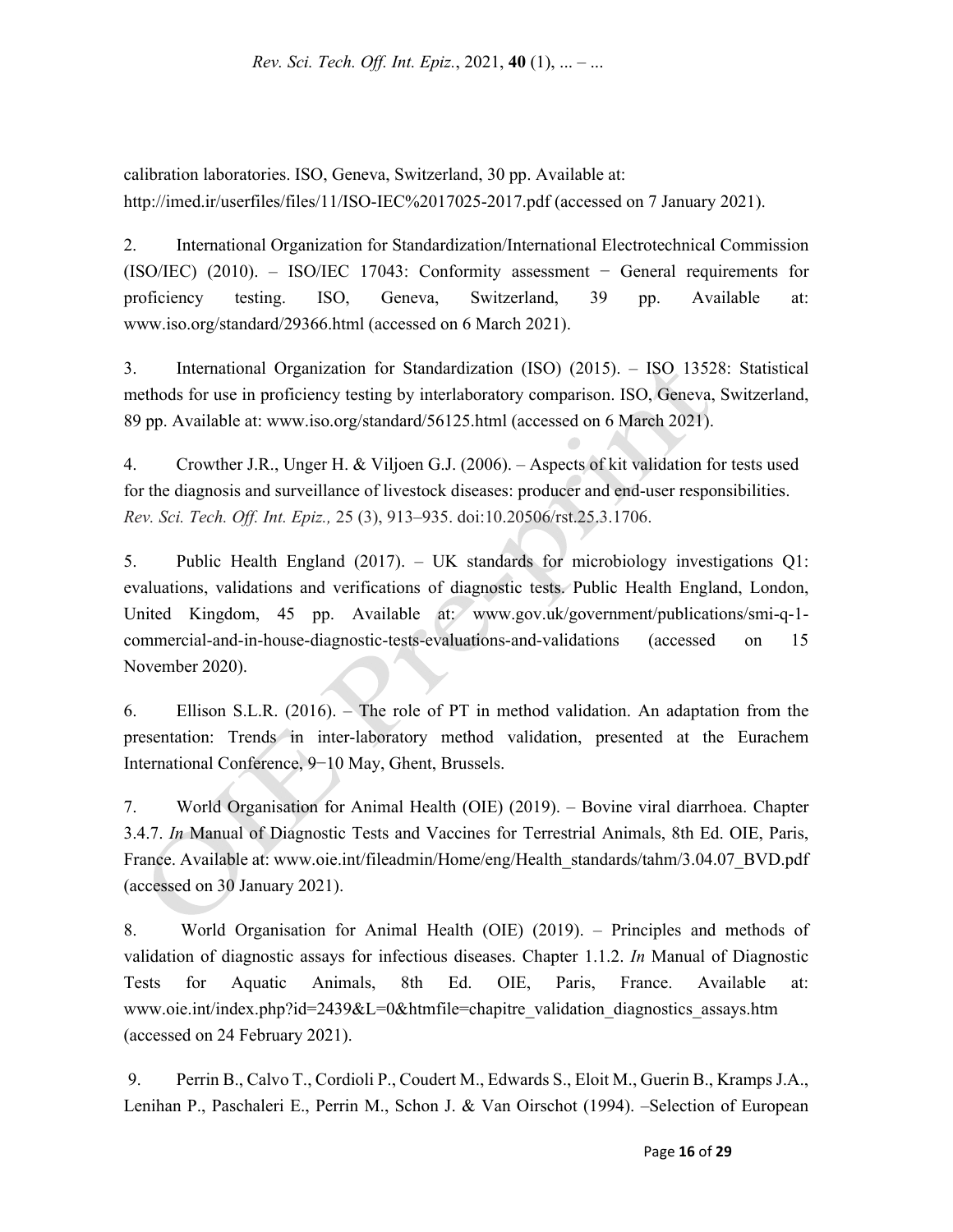Union standard reference sera for use in the seriological diagnosis of infectious bovine rhinotracheitis. *Rev. Sci. Tech. Off. Int. Epiz.,* **13** (3), 947–960. doi:10.20506/rst.13.3.810.

10. European Accreditation–Eurolab–Eurachem Proficiency Testing Working Group (EEE– PT) (2018). – EA-4/21: Guidelines for the assessment of the appropriateness of small interlaboratory comparisons within the process of laboratory accreditation. European Accreditation, Paris, France, 12 pp. Available at: https://european-accreditation.org/wpcontent/uploads/2018/10/ea-4-21-inf-rev00-march-18.pdf (accessed on 15 November 2020).

11. Mann I. & Brookman B. (2011). – Selection, use and interpretation of proficiency testing (PT) schemes, 2nd Ed. Eurachem, London, United Kingdom, 52 pp. Available at: www.eurachem.org/images/stories/Guides/pdf/Eurachem\_PT\_Guide\_2011.pdf (accessed on 12 October 2020).

12. Pitkälä A., Gindonis V., Wallin H. & Honkanen-Buzalski T. (2005). – Interlaboratory proficiency testing as a tool for improving performance in laboratories diagnosing bovine mastitis. *J. Dairy Sci*., **88** (2), 553–559. Available at: www.sciencedirect.com/science/article/pii/S002203020572717X (accessed on 15 November 2020).

13. Herbert L., Moumen B., Pons N., Duquesne F., Breuil M.F., Goux D., Batto J.M., Laugier C., Renault P. & Petry S. (2012). − Genomic characterization of the *Taylorella* genus. *Plos One,*  **7** (1), e29953. doi:10.1371/journal.pone.0029953.

14. World Organisation for Animal Health (OIE) (2019). – Contagious equine metritis. Chapter 3.5.2. *In* Manual of Diagnostic Tests and Vaccines for Terrestrial Animals, 28th Ed. OIE, Paris, France. Available at: www.oie.int/fileadmin/Home/eng/Health\_standards/tahm/3.05.02\_CEM.pdf (accessed on 16 January 2021).

15*.* International Organization for Standardization (ISO) (2012). – ISO 15189: Medical laboratories — requirements for quality and competence. ISO, Geneva, Switzerland, 89 pp. Available at: www.iso.org/standard/56115.html (accessed on 7 March 2021).

16. Duncavage E.J., Abel H.J. & Pfeifer J.D. (2017). – *In silico* proficiency testing for clinical next-generation sequencing. *J. Molec. Diagn*., **19** (1), 35–42. doi:10.1016/j.jmoldx.2016.09.005.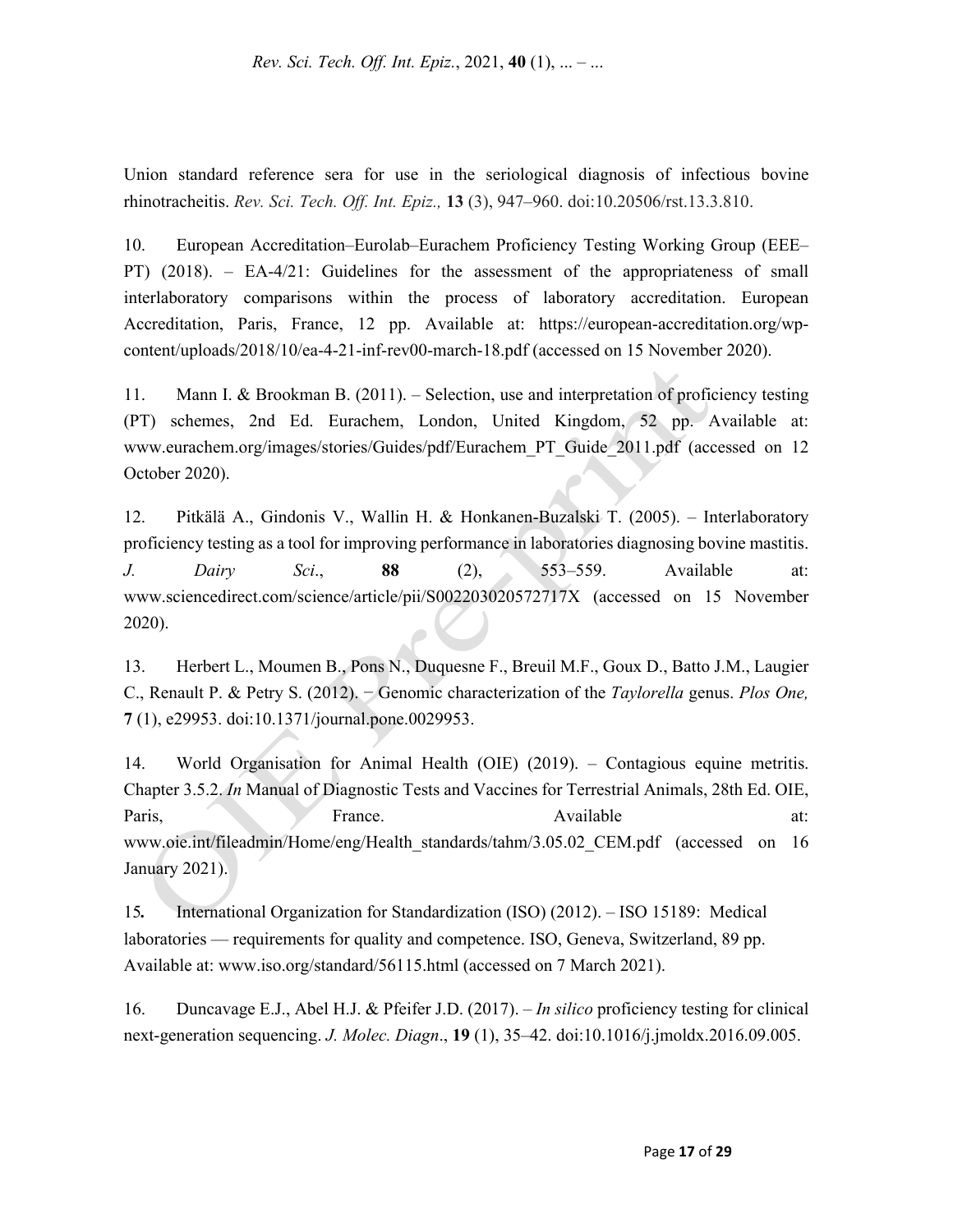17. Zamperin G., Lucas P., Cano I., Ryder D., Abbadi M., Stone D., Cuenca A., Vigouroux E., Blanchard Y. & Panzarin V. (2019). – Sequencing of animal viruses: quality data assurance for NGS bioinformatics. *Virol. J.,* **16**, 140. doi:10.1186/s12985-019-1223-8.

18. Stavelin A. & Sandberg S. (2017). – Essential aspects of external quality assurance for point-of-care testing. *Biochem. Med. (Zagreb)*, **27** (1), 81–85. doi:10.11613/BM.2017.010.

19. Cummins B.M., Ligler F.S. & Walker G.M. (2016). – Point-of-care diagnostics for niche applications. *Biotechnol. Adv*., **34** (3), 161–176. doi:10.1016/j.biotechadv.2016.01.005.

20. Lesko L., Zineh I. & Huang S.-M. (2010). – What is clinical utility and why should we care? *Clin. Pharmacol. Therapeut.,* **88** (6), 729–733. doi:10.1038/clpt.2010.229.

21. European Accreditation–Eurolab–Eurochem Proficiency Testing Working Group (EEE*–* PT) (2010). *–* EA-4/18: Guidance on the level and frequency of proficiency testing participation. European Accreditation, Paris, France, 15 pp. Available at: https://european-accreditation.org/wpcontent/uploads/2018/10/ea-4-18-inf-rev00-june-2010-rev.pdf (accessed on 18 February 2021).

22. European Commission (EC) (2001). *–* Regulation (EC) No 999/2001 of the European Parliament and of the Council of 22 May 2001 laying down rules for the prevention, control and eradication of certain transmissible spongiform encephalopathies. *Off. J. Eur. Union,* **L 147**, 31/05/2001, 1–40. Available at: https://eur-lex.europa.eu/eli/reg/2001/999/oj (accessed on 24 February 2021).

23. De la Salle B., Marrington R. & Mackenzie F. (2019). *–* Developing pre- and postanalytical error monitoring in laboratory medicine. *Clin. Chim. Acta,* **493** (Suppl.), S526–S527. doi:10.1016/j.cca.2019.03.1108.

 $\mathcal{L}$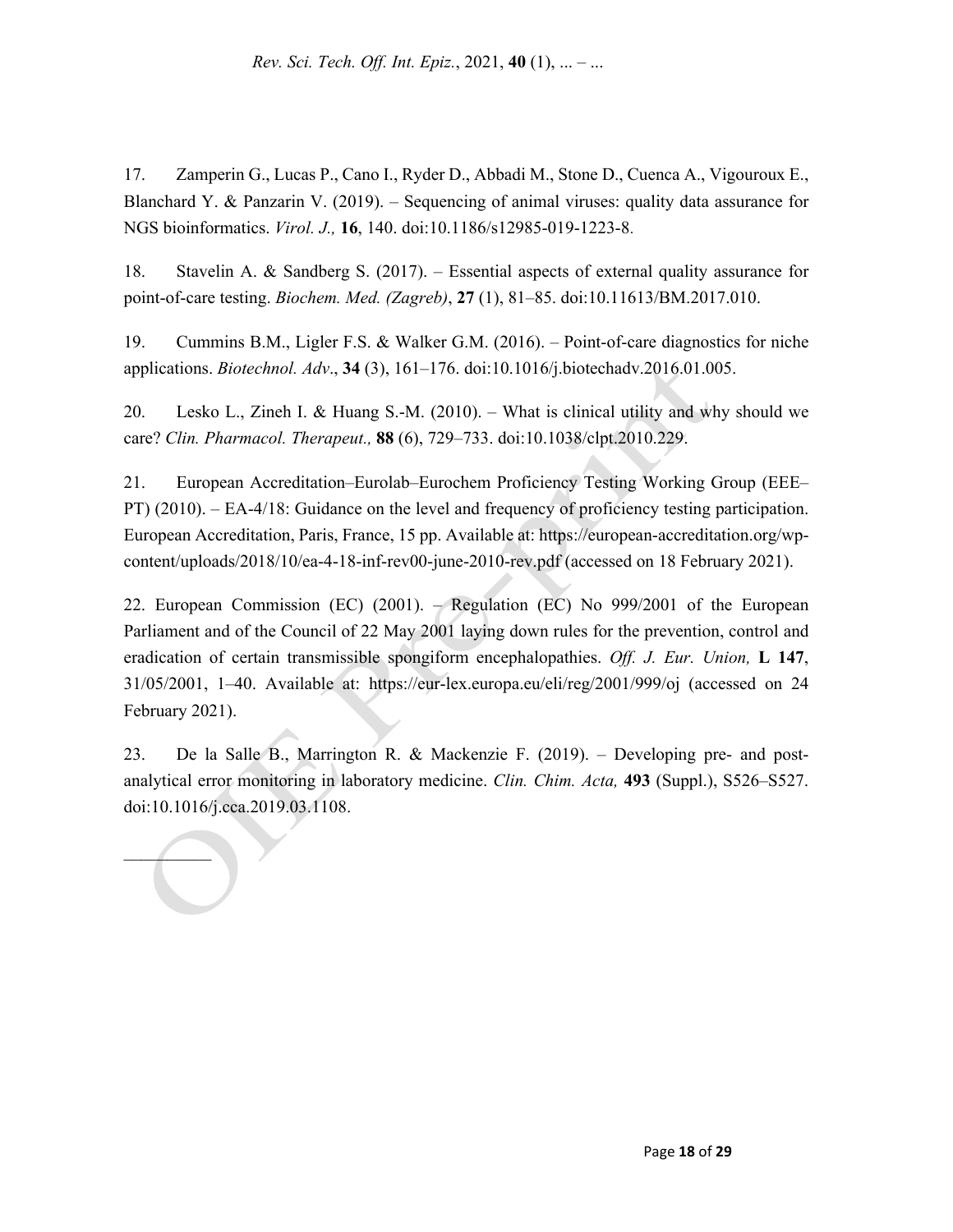### **Table I**

# **An explanation of the more common proficiency-training schemes of a similar nature, which have varying nomenclature**

| <b>Scheme</b>                  | <b>Utility</b>                                                             | Organisation                                                  | <b>Strengths</b>                                                                                          | <b>Limitations</b>                                      |
|--------------------------------|----------------------------------------------------------------------------|---------------------------------------------------------------|-----------------------------------------------------------------------------------------------------------|---------------------------------------------------------|
| <b>Internal Quality Assura</b> | Routine<br>inter-assay assessment<br>performance                           | Internal provider                                             | Cost-effective<br>routine test performance evalua                                                         | Data limited to in-house                                |
|                                |                                                                            |                                                               | If quantitative, can be used to a<br>measurement uncertainty                                              | Not always blind                                        |
| <b>External Quality Assur</b>  | Routine external inter-as<br>assessment of test perfo                      | External provider or interna<br>different laboratory in the s | External/ internal assessment of<br>performance                                                           | Target values may be know                               |
|                                |                                                                            |                                                               | Routine test performance evalue                                                                           | May or may not be blind<br>Cost                         |
| Ring trial (RT)                | Inter-laboratory assessm<br>used for the developmer<br>or unusual samples  | External provider                                             | Provides comparison between<br>laboratories<br>May or may not be blind                                    | Not always compliant with<br>Often treated as a one-off |
| Proficiency testing (PT        | Ongoing periodic assess<br>laboratory test performal<br>other participants | External provider                                             | Often run according to ISO/IEC<br>Enables comparison of data be Limited and set number of<br>participants | Probably the most costly o<br>per year                  |
|                                |                                                                            |                                                               | External feedback on performa<br>Samples with undisclosed cont                                            |                                                         |

Note: there are other similar 'local or regional' adaptations of the example schemes shown in the table. In Australia, the Laboratories for Emerging Animal Disease Diagnosis and Response produce national quality control standards (NQCs). These standards operate alongside Australia's external quality assurance and are a hybrid between internal and external quality assurance, using relevant, well-characterised field samples to monitor ongoing assay performance in state laboratories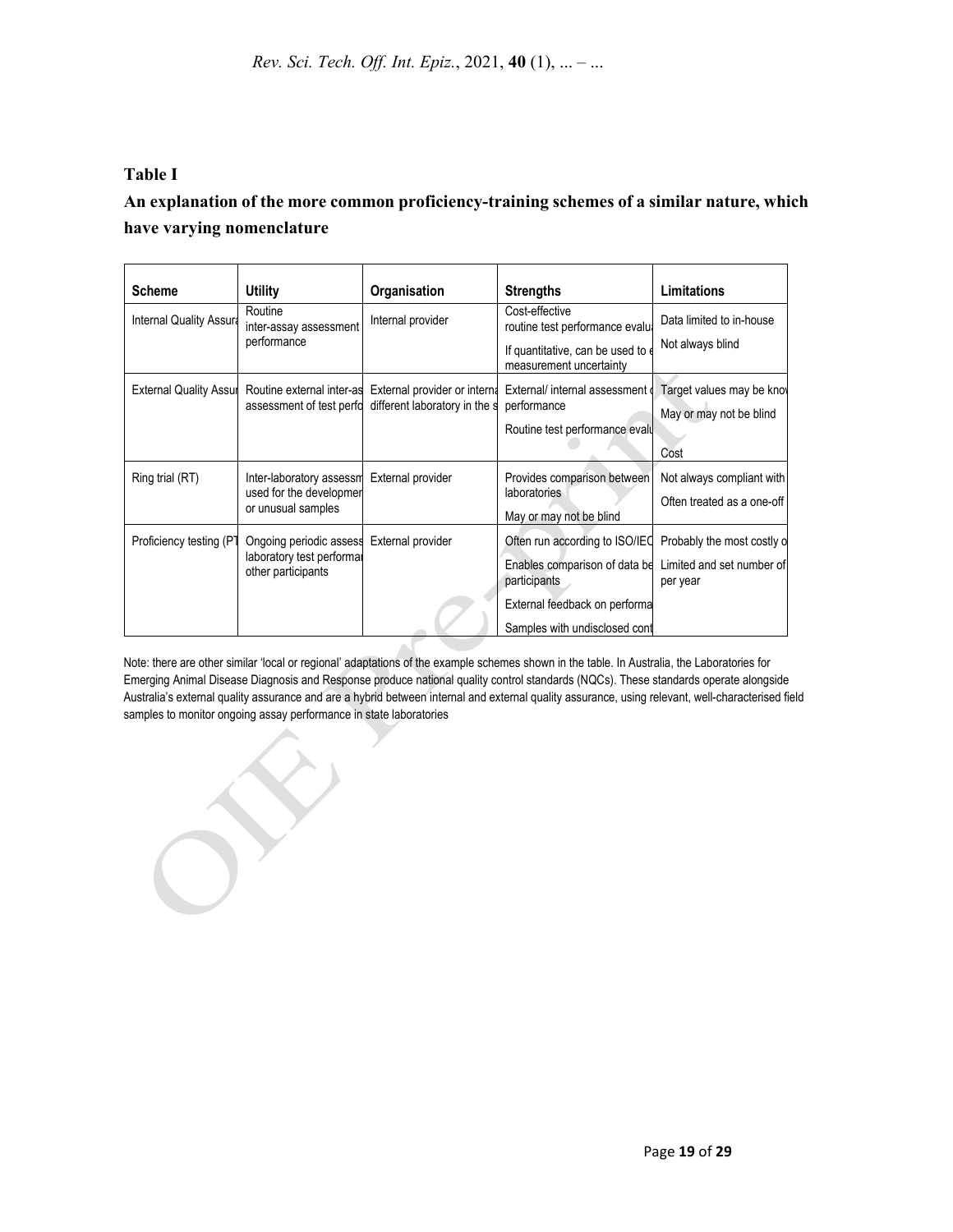# **Table II The diverse uses of proficiency testing**

|                                                                           |                                           | Uses of proficiency testing                    |                                                                         |                                                                  |
|---------------------------------------------------------------------------|-------------------------------------------|------------------------------------------------|-------------------------------------------------------------------------|------------------------------------------------------------------|
| Examines and compares the perfor<br>laboratories<br>using the same method | Provides evidence of sur<br>participation | Evaluates performance<br>of diagnostic methods | Method comparison studie<br>proficiency testing consists<br>one method) | Facilitates harmonisation, sta<br>and rationalisation of test me |
| Helps to assess reproducibility and                                       | Checks the accuracy of                    | Highlights bias in a labor                     | Provides confirmation of a                                              | Supports validation of diagno                                    |
| of a test                                                                 | (where reference sample                   | testing data                                   | uncertainty budget                                                      |                                                                  |
| Provides assurance of method valid                                        | Characterises referencel                  | Is a valuable laboratory                       | Tests transfers                                                         | Meets mandatory requiremer                                       |
| retention status                                                          |                                           | risk management tool                           | between laboratories                                                    | trade agreements                                                 |

RIV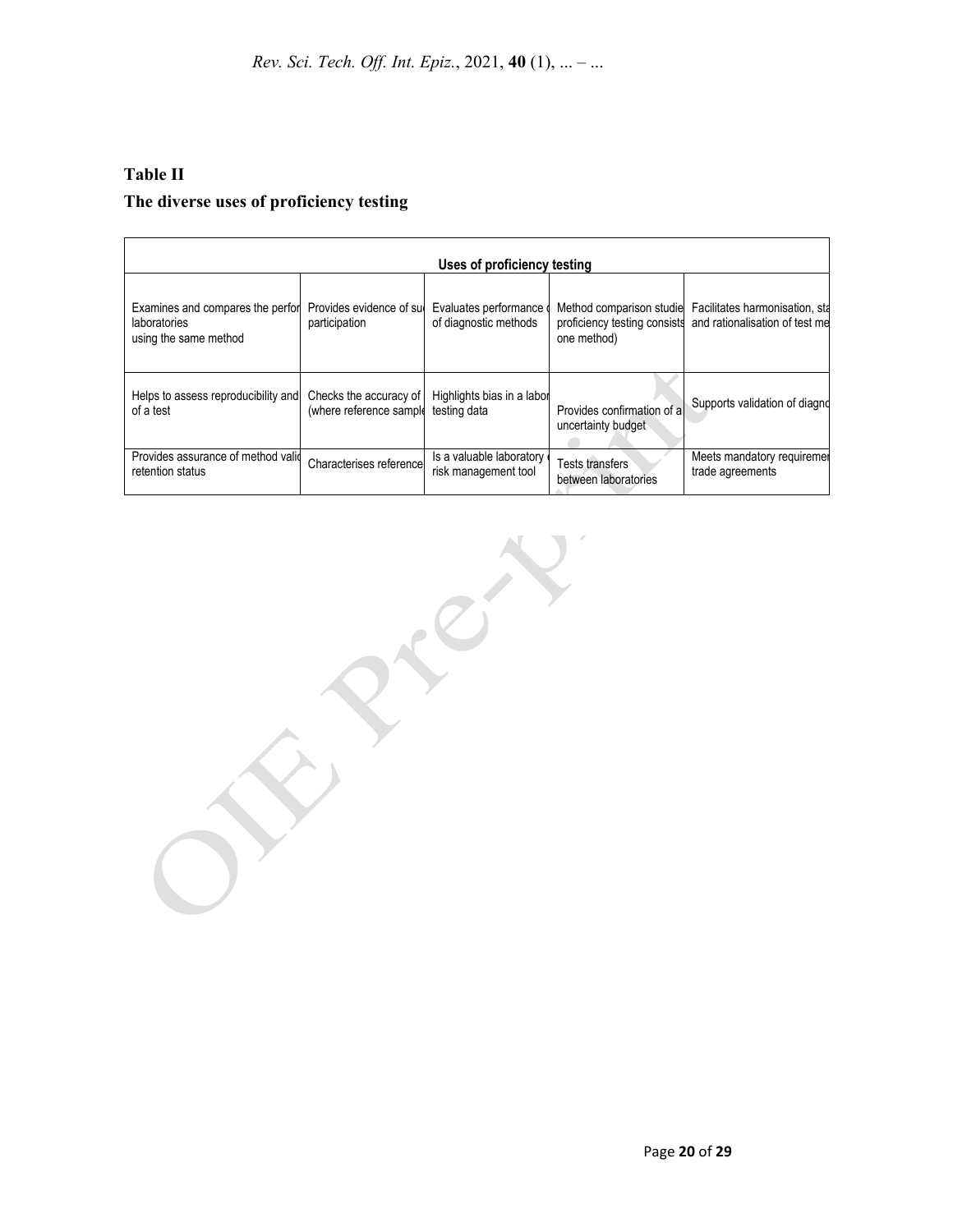*Rev. Sci. Tech. Off. Int. Epiz.*, 2021, **40** (1), ... – ...

# **Table III The supporting role of proficiency testing when used in method validation** (6)

|                        | <b>Validation study</b>                                                                  | Proficiency testing to assess validatio<br>status                     |
|------------------------|------------------------------------------------------------------------------------------|-----------------------------------------------------------------------|
| Sample characteristics | Stable, homogeneous samples distributed<br>laboratories                                  | Stable, homogeneous samples distributed<br>laboratories               |
|                        | Replicate results returned to organiser                                                  | Single or replicate results returned to orgal                         |
| Method diversity       | Laboratories undertake replicate analysis u<br>method                                    | Laboratories undertake replicate analysis<br>method                   |
| Organiser              | Can be 'internal' to the testing laboratory<br>The organiser estimates repeatability and | Usually external and independent of the te<br>laboratory              |
|                        | reproducibility                                                                          | Organiser assigns value and 'scores' the la                           |
| Advantages             | More controlled & easily performed                                                       | Comparisons with many methods for the s<br>measurand                  |
|                        |                                                                                          | Diversity in participating laboratories                               |
| Disadvantages          | Fewer laboratories participate (either one la<br>a network)                              | Typically provides single values (no replica<br>Few samples per round |
|                        | No comparison with other methods                                                         | Methodology detail not always collected                               |

Adapted with the kind permission of S.L.R. Ellison, LGC, United Kingdom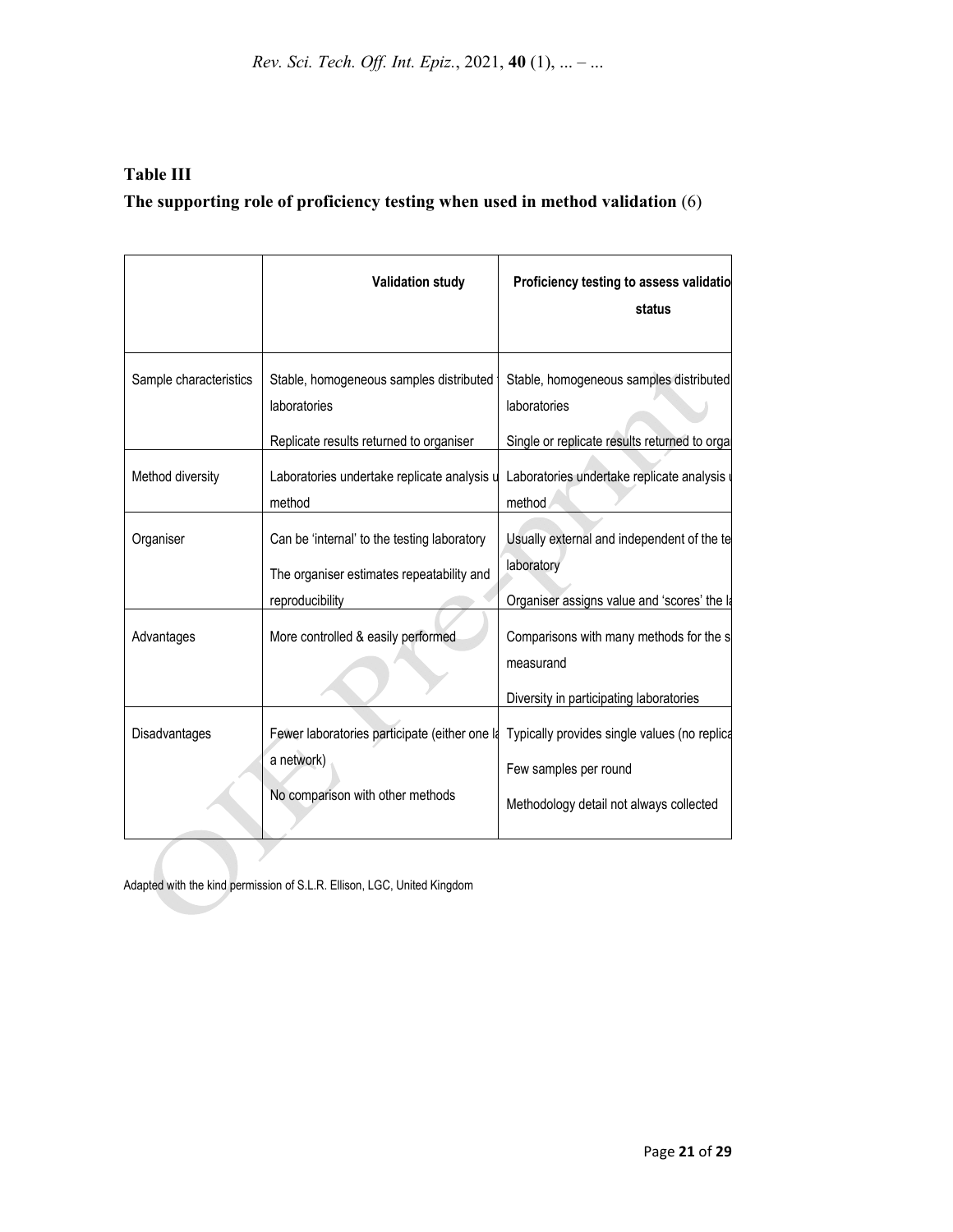### **Table IV**

# **Representation of a selection of 'ideal' proficiency testing samples that may be included in a panel and the potential impact of their inclusion**

| Sample type                                                                                                                                                                                                                                   | Impact of use                                                                                                                                                                                                                                                                                                                                                                                                                                                                                                                                                                                                                                                                                      |  |
|-----------------------------------------------------------------------------------------------------------------------------------------------------------------------------------------------------------------------------------------------|----------------------------------------------------------------------------------------------------------------------------------------------------------------------------------------------------------------------------------------------------------------------------------------------------------------------------------------------------------------------------------------------------------------------------------------------------------------------------------------------------------------------------------------------------------------------------------------------------------------------------------------------------------------------------------------------------|--|
| Samples from vaccinated animals and naturally infe                                                                                                                                                                                            | Challenges assays to determine whether they are able to differentiate between infe<br>vaccinated animals                                                                                                                                                                                                                                                                                                                                                                                                                                                                                                                                                                                           |  |
| Samples from both specific-pathogen-free animals,<br>known inoculum of specific concentration, taken at<br>points during the course of infection, and field samp<br>generally full of mixed populations. Cross-reactivity<br>to be considered | Enables estimation of specificity (before inoculation) and sensitivity (after inoculatid<br>Specificity may be overestimated due to the absence of potential cross-reacting pa<br>Provides authentic reference samples but they are derived from experimental studi<br>certain factors, such as the pathogen used, dose and route of inoculation and expo<br>not be representative of those samples found in the field. Field samples from natur<br>or non-infected animals are useful for realistic estimates of diagnostic sensitivity an<br>especially if they represent the target population to which the assay will be applied.<br>Determination of true infection status may be challenging |  |
| Samples that contain similarities in their component<br>which potential cross- reactions may occur<br>Samples where the analyte concentration is close t                                                                                      | Challenges assay specificity<br>Challenges assay sensitivity                                                                                                                                                                                                                                                                                                                                                                                                                                                                                                                                                                                                                                       |  |
| Pooled samples                                                                                                                                                                                                                                | Used when samples are scarce or screening tests are performed. In such cases, it<br>to know the maximum number of samples that can be pooled, in which the test can<br>the target analyte if just one animal is positive                                                                                                                                                                                                                                                                                                                                                                                                                                                                           |  |
| A linear panel of samples using dilutions made dire<br>same high-titre sample                                                                                                                                                                 | Assesses the linearity of assay response versus dilution. Helps to highlight dilution<br>allows the evaluation of accuracy and within method precision                                                                                                                                                                                                                                                                                                                                                                                                                                                                                                                                             |  |
| Uses odd dilution factors                                                                                                                                                                                                                     | Generates a less predictable panel                                                                                                                                                                                                                                                                                                                                                                                                                                                                                                                                                                                                                                                                 |  |
| Uses several dilutions of the same serum                                                                                                                                                                                                      | Gives an indication of a laboratory's repeatability and if there is any change in the<br>sensitivity of the test                                                                                                                                                                                                                                                                                                                                                                                                                                                                                                                                                                                   |  |
| Replicates in a proficiency-testing panel                                                                                                                                                                                                     | Checks intra-laboratory precision and any change in diagnostic sensitivity. In some<br>using panels with an adequate number of weak positives and negatives (at a 30:70<br>to avoid bias, whilst maintaining a laboratory's ability to distinguish a weak-positive<br>from no reaction                                                                                                                                                                                                                                                                                                                                                                                                             |  |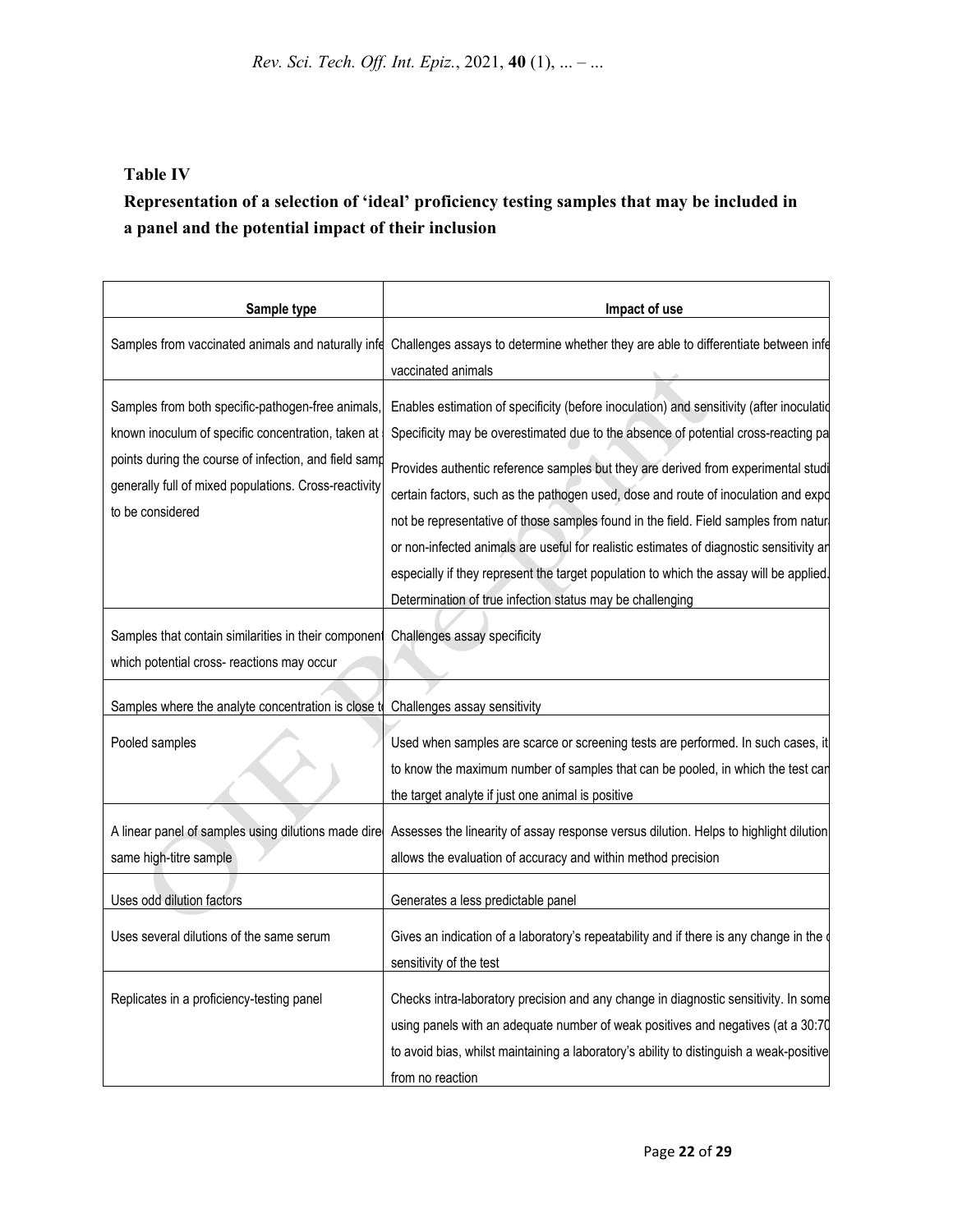| Panels with a small number of test items, compose    | Also helps to remove bias, but may not enable the participants to distinguish a wed     |  |
|------------------------------------------------------|-----------------------------------------------------------------------------------------|--|
| or all negatives and one positive                    | result from a negative result. Can also be used to check if there is variation in the s |  |
| Using multiple samples from the same batch in a pa   | Enables monitoring of test performance over time to challenge the repeatability and     |  |
| using samples from the same batch again in subset    | reproducibility of a laboratory and analytical test methods                             |  |
| panels)                                              |                                                                                         |  |
| Reference strains & field strains                    | For microbiological reference cultures, field stains may demonstrate atypical chara     |  |
|                                                      | and challenge a laboratory's ability to isolate and confirm the strain                  |  |
| The incorporation of educational specimens in a pro- | Can be an effective mechanism for bringing interesting or important matters to the      |  |
| testing panel                                        | laboratories. Where an incorrect result is reported, it does not necessarily reflect po |  |
|                                                      | performance                                                                             |  |
| Samples should be uniform in appearance              | Avoids predicting the result                                                            |  |

A

 $\sum_{i=1}^{n}$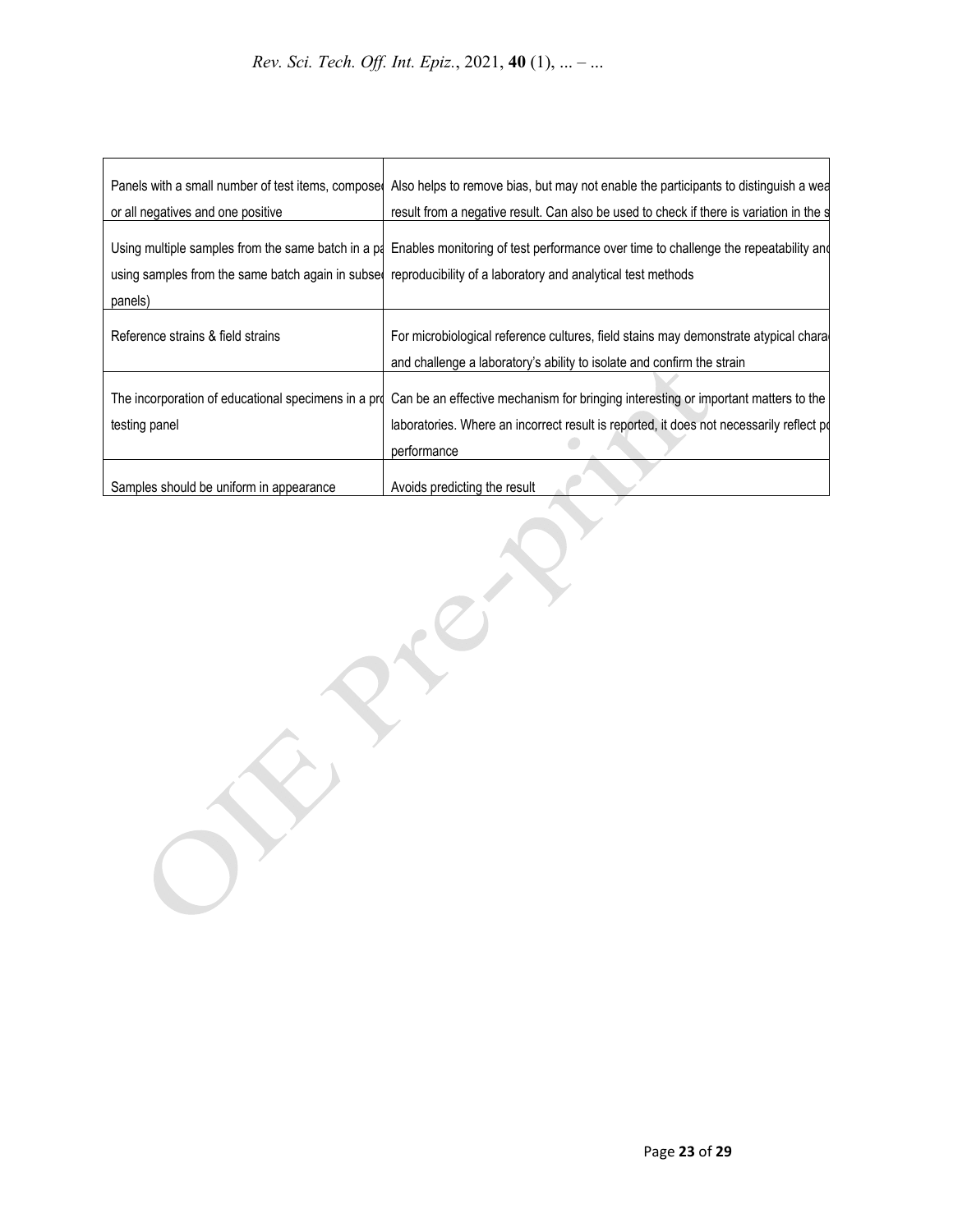#### **Table V**

#### **An example of a five-sample proficiency testing programme for hepatitis B virus serology**

All samples provided in the challenge must be tested for the listed analytes, as accurate testing for each analyte affects the final patient status reported for the sample

|       | Analyte    |        |       |                                               |  |
|-------|------------|--------|-------|-----------------------------------------------|--|
| Anti- | <b>HBs</b> | Anti-l | Anti- | <b>Patient status</b>                         |  |
|       |            |        |       | Vaccinated against HBV, no evidence of pas    |  |
|       |            |        |       | Past resolved HBV infection                   |  |
|       |            |        |       | Current active infection with HBV             |  |
|       |            |        |       | Chronic active infection with HBV             |  |
|       |            |        |       | Not vaccinated, no evidence of past infection |  |

Anti-HBcT: total hepatitis B core (nucleocapsid) antibodies. Does not distinguish between antibody classes Anti-HBe: hepatitis B pre-core protein antibodies. This protein is the precursor to the nucleocapsid

Anti-HBs: hepatitis B surface protein (envelope) antibodies

HBsAg: hepatitis B surface protein antigens. These assays detect the surface protein produced by the virus when actively replicating

HBV: hepatitis B virus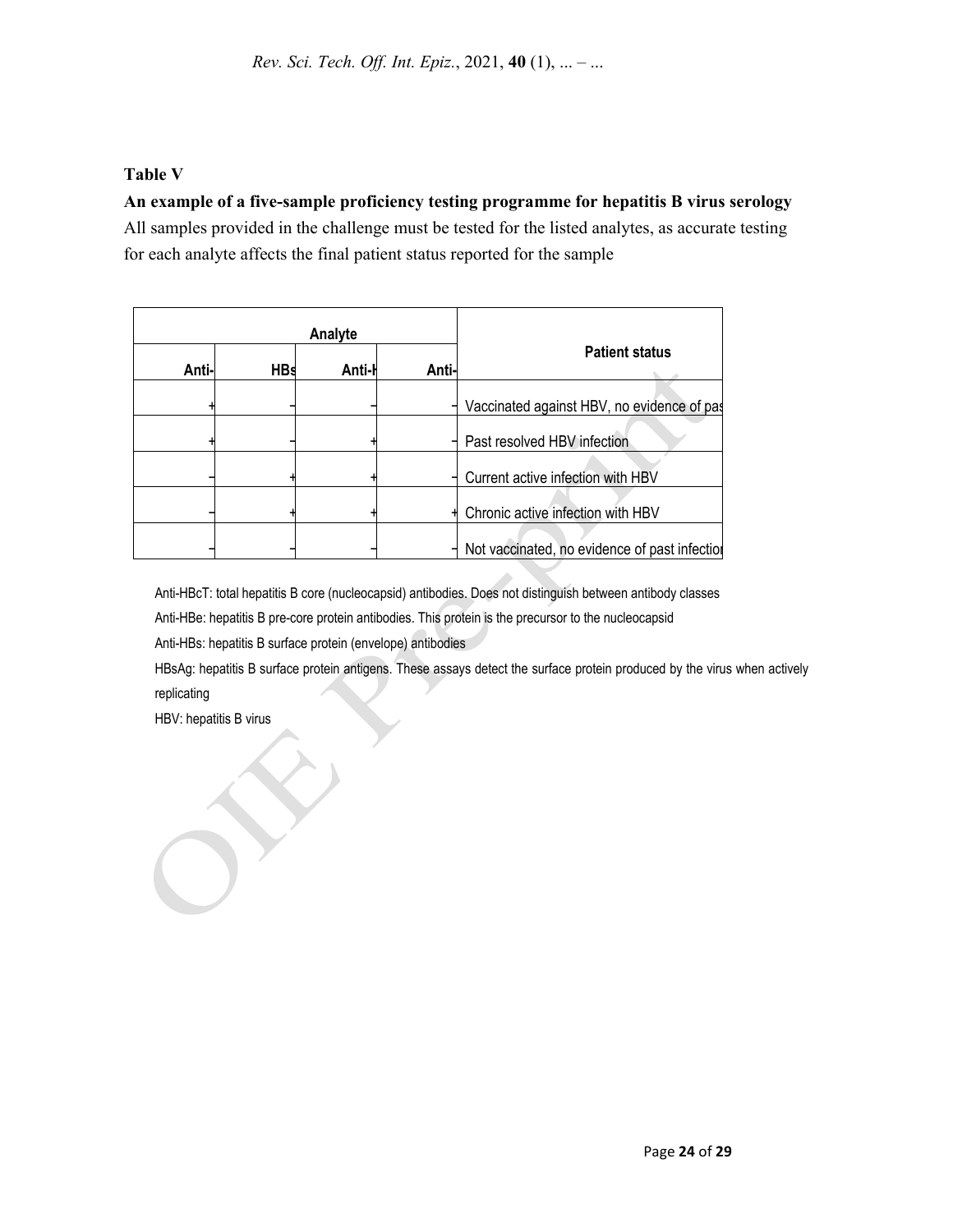# **Box 1 Benefits and limitations of proficiency testing**

| Benefits of participating in proficiency testing                                                                                      |  |  |
|---------------------------------------------------------------------------------------------------------------------------------------|--|--|
| Quality                                                                                                                               |  |  |
| Aids compliance with ISO 17025: forms the basis for the requirements to gain or maintain laboratory accreditation (1)                 |  |  |
| Identifies technical issues and sources of error: instigates investigations into non-conforming work to implement corrective          |  |  |
| preventative actions                                                                                                                  |  |  |
| Valuable information can be gained from examining the follow-up actions taken after unsatisfactory performance in a profi             |  |  |
| testing (PT) exercise (is of particular interest to accreditation bodies and could help avoid the loss of accreditation)              |  |  |
| Performance                                                                                                                           |  |  |
| Provides ongoing measurement of performance using known samples (reference materials) or unknown samples                              |  |  |
| Develops staff skills and knowledge                                                                                                   |  |  |
| Surplus PT samples may be available from PT providers: acts as an 'unofficial' exercise that brings benefits similar to thos          |  |  |
| PT (particularly useful in follow-up work after poor performance)                                                                     |  |  |
| Technical advice and support can be sought from PT providers                                                                          |  |  |
| <b>Methods</b>                                                                                                                        |  |  |
| Assesses the suitability of the method from concept (validation) and verifies that it is fit for purpose throughout its life - checks |  |  |
| validation retention status of a test method and enables adjustment of protocols if necessary                                         |  |  |
| Provides valuable data to aid selection of appropriate methodology                                                                    |  |  |
| Checks measurement uncertainties                                                                                                      |  |  |
| Enables between-operator repeatability assessment (where PT permits results from multiple operators)                                  |  |  |
| Results data can be used to estimate bias (where reference samples are used)                                                          |  |  |
| Enables laboratories to trial a new method or test kit, using samples with a 'known' value                                            |  |  |
| Provides assurance of a successful test transfer between laboratories (verification)                                                  |  |  |
| Raises awareness of new technologies and methods                                                                                      |  |  |
| Other                                                                                                                                 |  |  |
| Is a significant educational element for raising awareness of emerging and rare diseases and pathogens                                |  |  |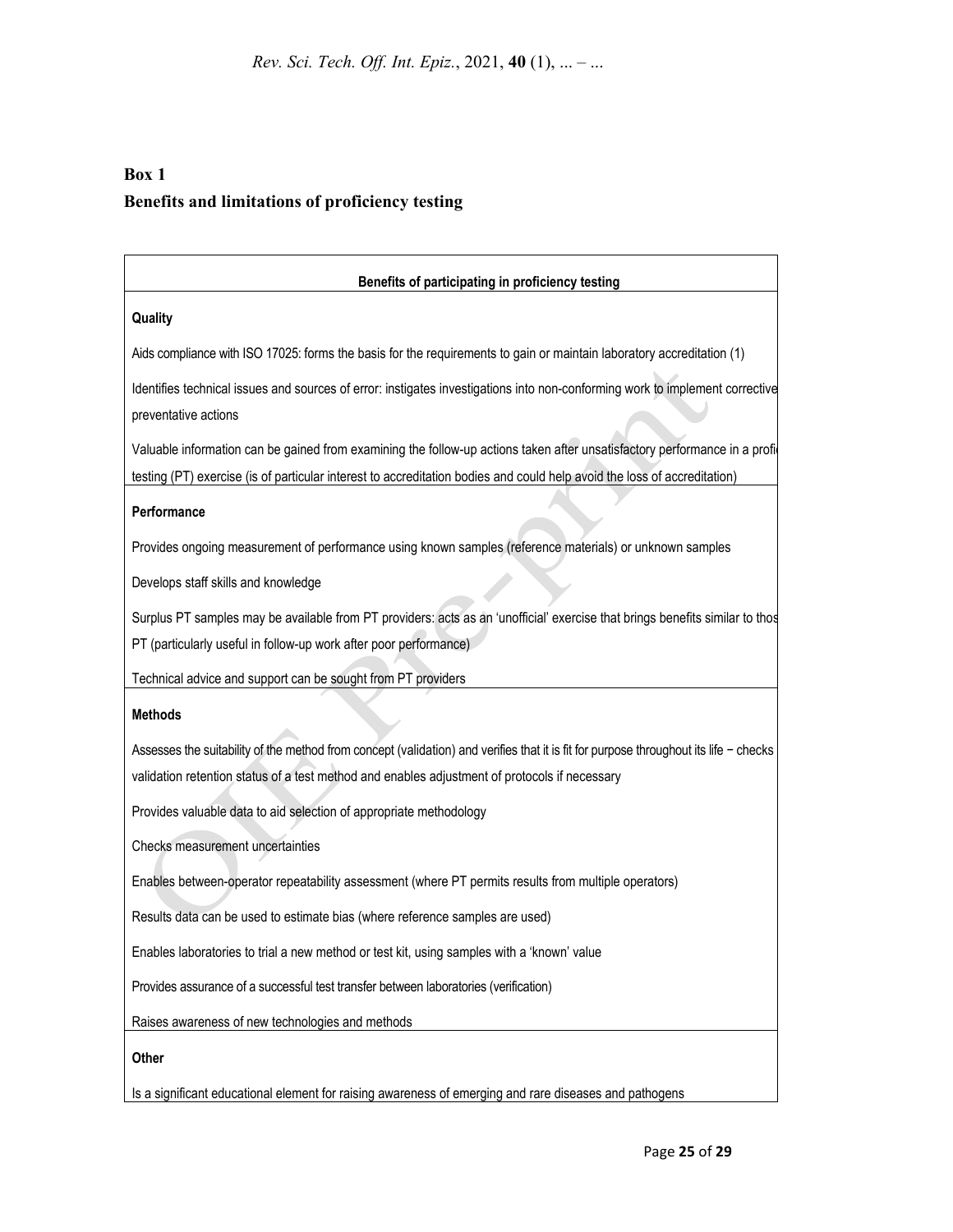Strengthens a laboratory's contribution to the quality and accuracy of animal disease surveillance and threat detection, thu preparedness to manage surge capacity for an outbreak response

Enhances a laboratory's reputation, thus helping to create international partnerships with improved collaboration and infor sharing between laboratories and countries

Facilitates trade by creating confidence in results, thus improving customer relations

Provides evidence of competence to help gain business

Demonstrates compliance with regulations, e.g. Regulation (EC) No 999/2001 2014 (Prevention, control and eradication o transmissible spongiform encephalopathies) (22)

Litigation – the use of a PT programme can help gain a significant advantage

**Limitations of proficiency testing**

Provides a snapshot of a single point in the testing framework as opposed to a full assessment of the testing process

Samples often do not reflect real samples

Some proficiency tests allow only one set of results for each sample

Proficiency testing for point-of-care tests only evaluates the quality of a single unit of the device used. Quality can vary bet unit devices, including within the same lot (to a certain extent, inter-batch variation can also apply to other diagnostics test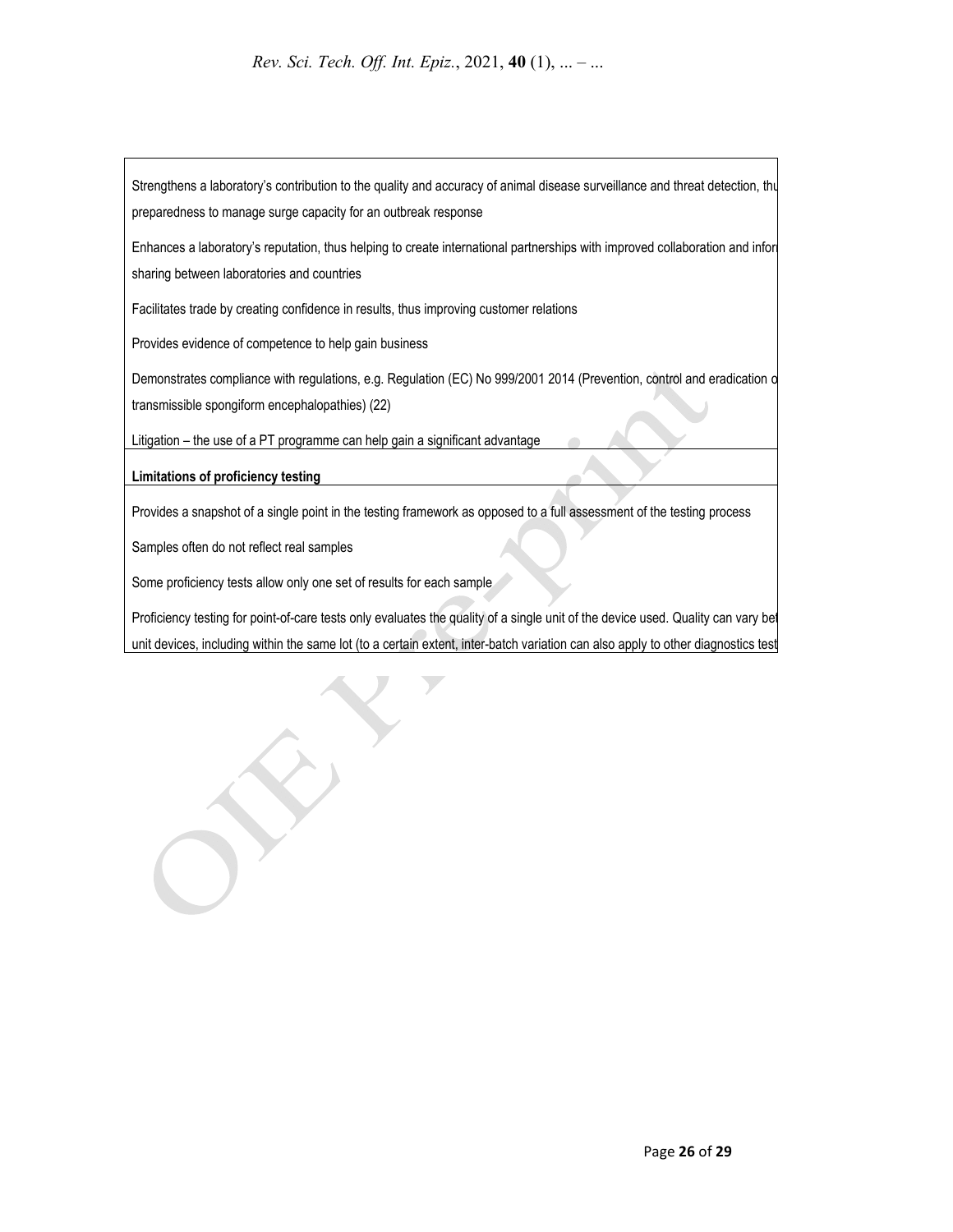#### **Fig. 1**

**The usual process of proficiency testing, showing the pre-analytical, analytical and postanalytical stages of the testing process** 



 $\overline{y}$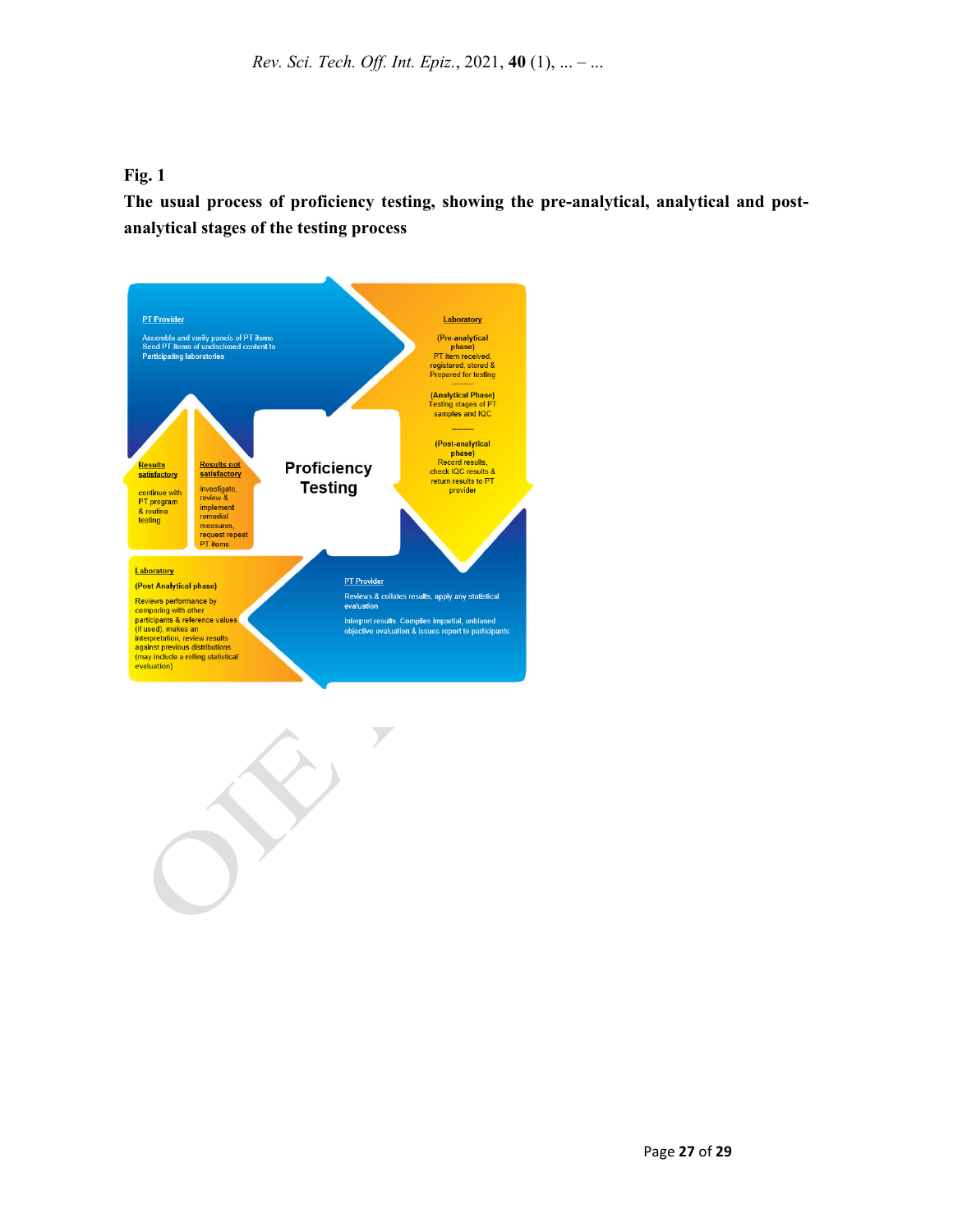#### **Fig. 2**

**A change in the diagnostic sensitivity of an assay, identified across two distributions, as the participants moved to a new assay batch**